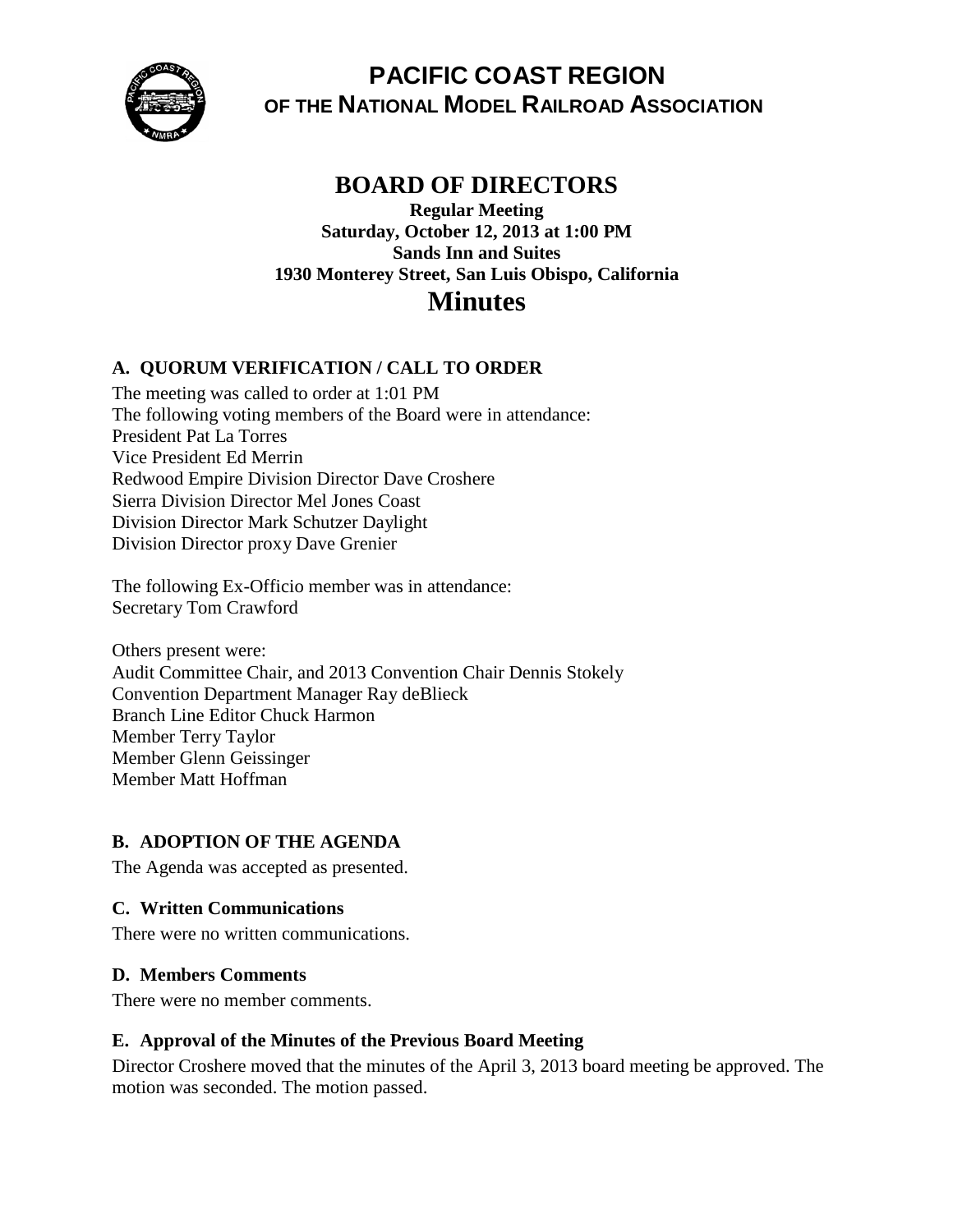### **F. OFFICERS' REPORTS**

- F.1. President LaTorres submitted a written report which is attached to the record copy of these minutes.
- F.2. Vice President Merrin submitted a written report which is attached to the record copy of these minutes.
- F.3. Treasurer Altbaum submitted a written report which is attached to the record copy of these minutes.
- F.4. The Secretary had no separate report.

## **G. DIRECTORS' REPORTS**

- G.1. Daylight Division Director proxy Grenier submitted a written report which is attached to the record copy of these minutes.
- G.2. Coast Division Director Schutzer submitted a written report which is attached to the record copy of these minutes.
- G.3. Sierra Division Director Jones submitted a written report which is attached to the record copy of these minutes.
- G.4. Redwood Empire Division Director Croshere submitted a written report which is attached to the record copy of these minutes.
- G.5. Hawaiian Division is currently without a Director, and there has been no activity.

### **H. Department Reports**

H.1. Administration Department

Bylaws Committee Chair Tom Crawford submitted a written report which is attached to the record copy of these minutes. The discussion of the issue presented in the report is covered under item H.4, Convention Department.

H.2. Membership Department There was no report.

### H.3. Publications Department

Branch Line Editor Chuck Harmon noted that he needs callboard updates when they occur. After every election and any other time there are changes, updates should be sent both to him and the PCR Secretary.

Chuck further noted that if we raise the Branch Line subscription price, the number of subscribers will drop and the fixed costs, which are the major costs, will need to be spread over a smaller number of subscribers, thus raising the cost per subscriber even more.

Webmaster Dave Grenier submitted a written report which is attached to the record copy of these minutes.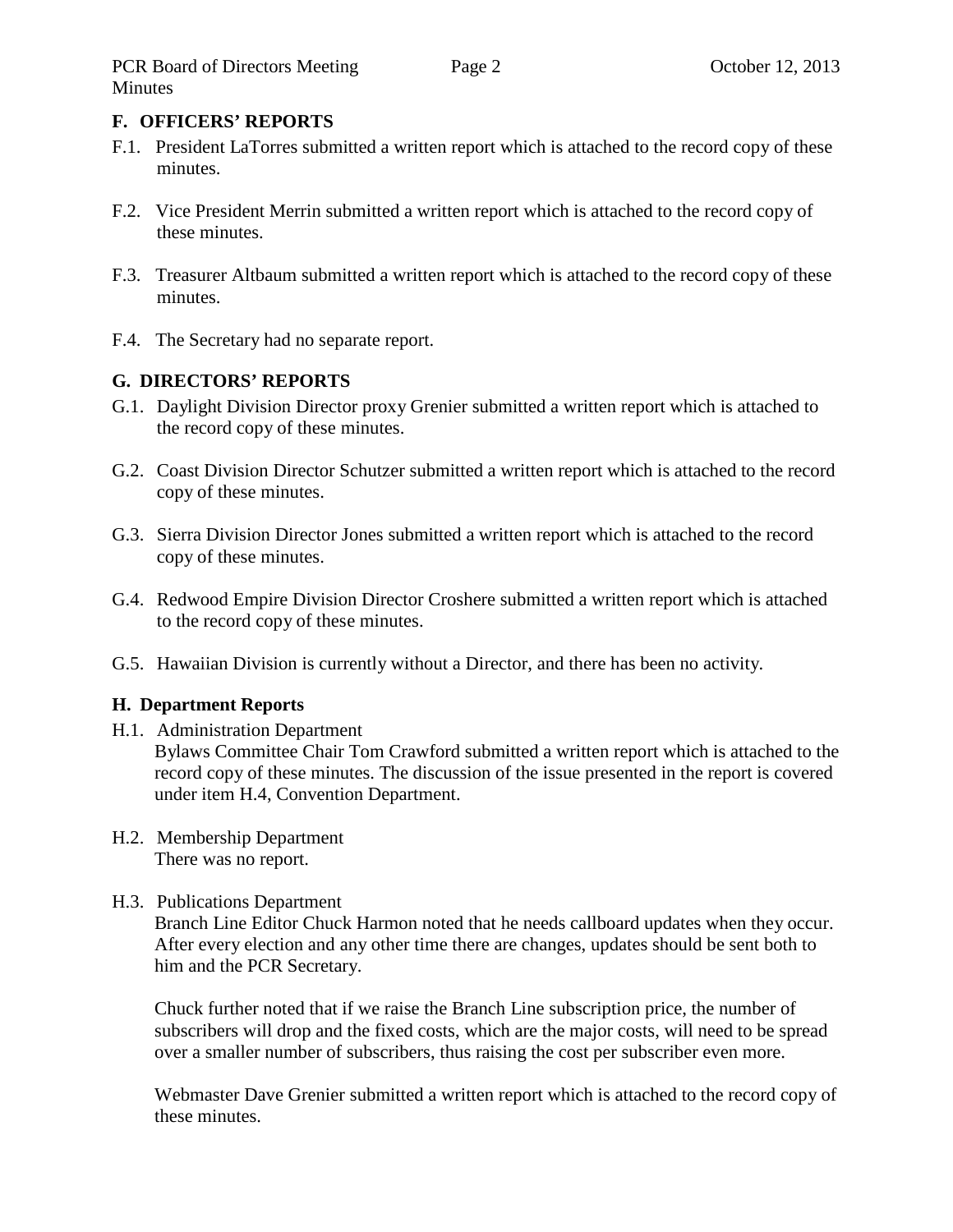#### H.4. Convention Department

2013 - Convention Chair Dennis Stokely submitted a written report which is attached to the record copy of these minutes.

2014 - Convention Chair Terry Taylor gave an update on the 2014 convention. A write-up on the convention is attached to the record copy of these minutes.

2015 – Convention Department Manager Ray deBlieck does not yet have a bid package. He has 3 suitable hotel proposals and has 2 groups under consideration to host the convention. He expects to have in done in the next few weeks.

2016 – Nothing yet.

General issues. Convention Department Manager deBlieck noted that for National conventions people do not have to be NMRA members to attend – they can be members of an affiliated group participating in the convention (e.g. a SIG), or pay a nonmember fee. He noted that we could easily change our Manual of Operations to allow this for our conventions.

On the issue brought up by the Bylaws Committee that there is confusion regarding fiscal responsibility, it was agreed that the host committee is indeed responsible for the costs regardless of who signs the contracts. The Bylaws Committee was charged with proposing changes to the Manual of Operations to make this clear. This should include verbiage that the convention agreement must specifically address fiscal responsibility. Mr. deBlieck stated that the President had instructed him to sign the 2015 hotel contracts.

#### H.5. Contest Department

Contest Department Manager Giuseppe Aymar submitted a written report which is attached to the record copy of these minutes.

#### H.6. Achievement Program Department There was no report. It was noted that we have two new MMRs, Giuseppe Aymar, MMR #513 and Frank Markovich, MMR #514.

## H.7. Non-Rail

There was no report.

#### **I. OTHER REPORTS**

There were no other reports.

#### **J. UNFINISHED BUSINESS**

J.1. Income Augmentation/Branch Line Costs

Director Schutzer reported that the actual costs for the Branch Line are \$2.08 per issue or \$8.32 per year, so if we raise the fee \$2 to \$8, this will resolve of most of the deficit.

Director Croshere moved that the President notify National that the Branch Line rates are raised to \$8 annually, to be effective as soon as possible. The motion was seconded and approved.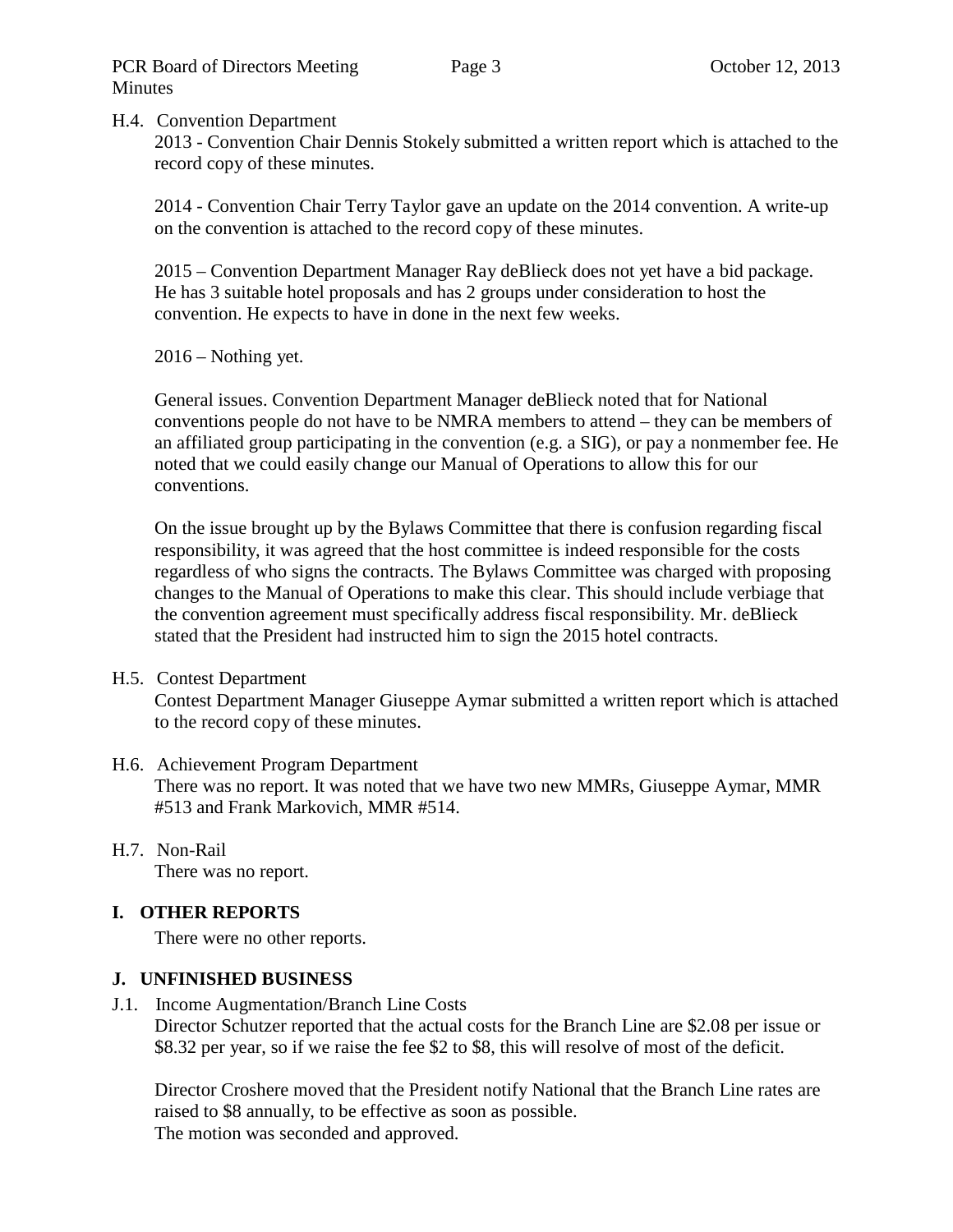This item is now closed.

J.2. Hawaiian Division

President LaTorres reported that he had contacted all of the Division Members, and only got a few responses and there didn't seem to be any interest one way or the other of being a separate division. We will leave the division as "dormant" for now and will take action at the next board meeting in April. The sense of the board was that we will probably dissolve the Division and make them members of Daylight Division.

This item is still open.

J.3. Membership Brochure

The second brochure was printed and distributed. It came in slightly over budget.

This item is now closed.

### **K. NEW BUSINESS**

There was no new business.

### **L. BUDGET**

L.1. Budget for FY 2014

The budget submitted by the Treasurer includes the \$8 Branch Line fees, even though it may take several months for the actual fees to be raised by National.

Director Croshere moved that budget as submitted be approved. The motion was seconded and was approved.

### **M. ANNOUNCEMENTS**

- M.1. Next Board of Directors meeting The next meeting will be a on April 30, 2014 at 1 PM at the Sands Inn and Suites, San Luis Obispo.
- M.2. Other Announcements

There were no other announcements.

### **N. ADJOURNMENT**

Director Croshere moved that we adjourn the meeting. The meeting was adjourned at 4:38 PM.

Respectfully Submitted

Tom Crawford PCR Secretary 10/12/2013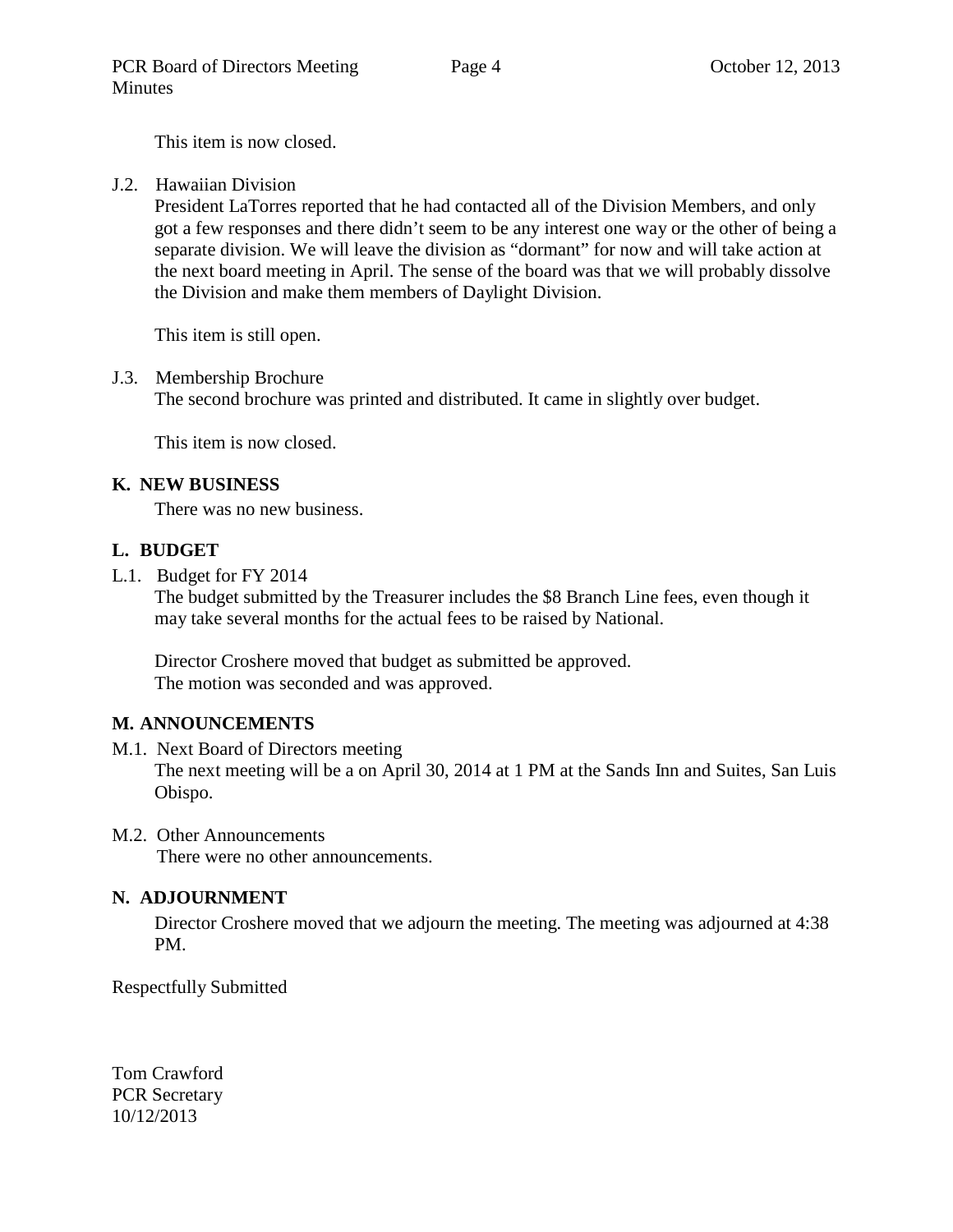### **ITEM Report**

#### **B Agenda**

2013-10-12 PCR Board of Directors Meeting Agenda.pdf\*

### **E Minutes for Approval**

2013-10-12 PCR Board of Directors Meeting Minutes Complete.pdf\*

### **F BOD Reports**

- F.1 2013-10-12 President's Report.pdf
- F.2 2013-10-12 VP Report.pdf
- F.3 2013-10-12 Treasurers Report.pdf

### **G Director's Reports**

- G.1 2013-10-12 Daylight Director's Report.pdf
- G.2 2013-10-12 Coast Director's Report.pdf
- G.3 2013-10-12 Sierra Director's Report.pdf
- G.4 2013-10-12 RED Director's Report.pdf

## **Other Reports**

- **H**
- H.1 2013-10-12 Bylaws Committee Report.pdf
- H.3 2013-10-12 Webmaster's Report.pdf
- H.4 2013-10-12 2013 Convention Report.pdf
- H.5 2013-10-12 Contest Report.pdf

**Unfinished Business Issues**

- **J** Unfinished Business as of 2013-04-03.pdf
- \* Not included in final minutes distribution.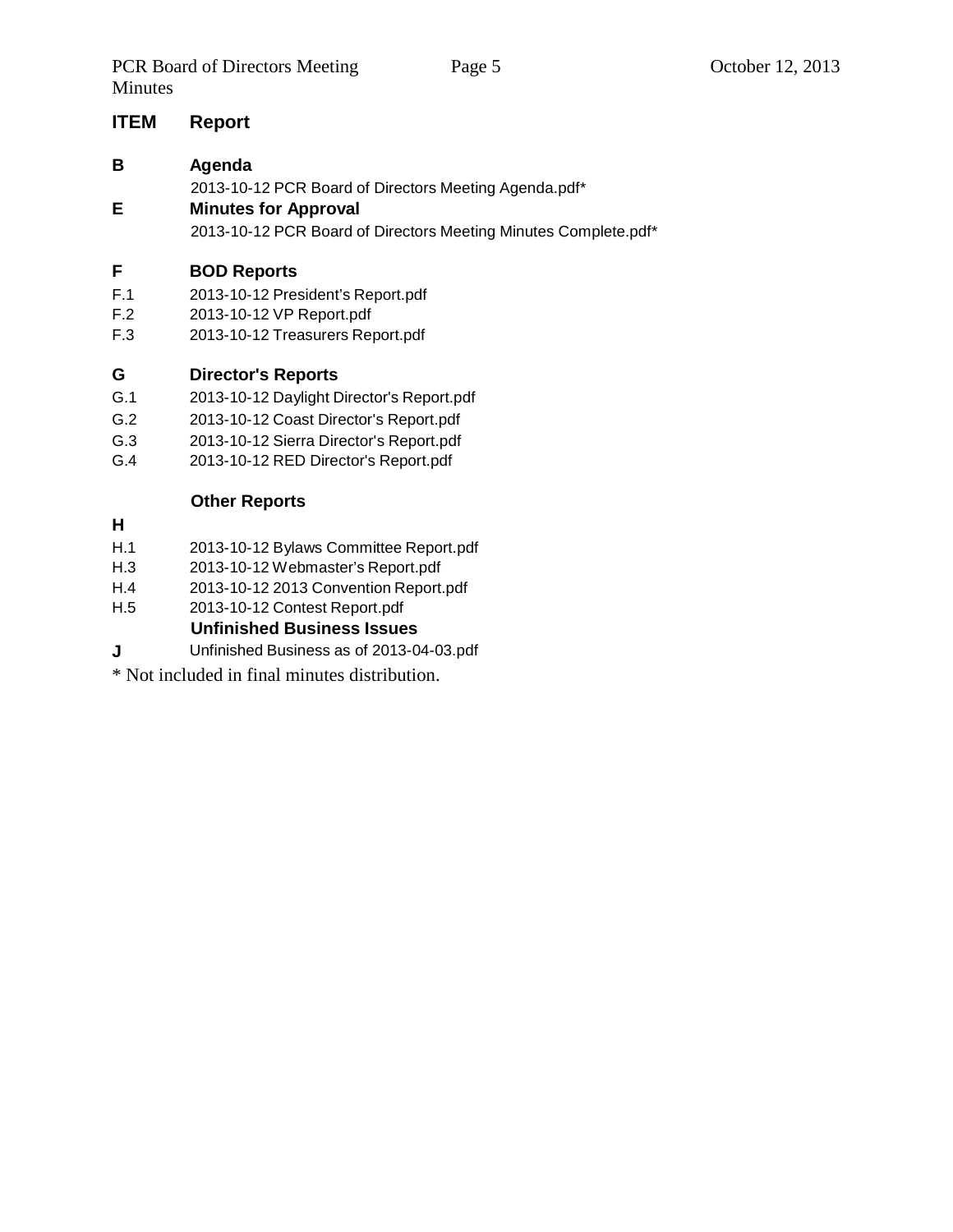#### PRESIDENT'S REPORT OCTOBER 12, 2013, MID-YEAR BOARD MEETING

A lot has happened over the last six months, not all of it what I would have wanted and not all of it in the best interest of the region. But, it has happened, the region has survived and we will move forward. This report is my perspective on what has occurred and what I would like to see over the next six months – and perhaps a bit beyond. This is not something that is being put out for discussion, it is what I perceive to be the current situation and the future potential for the PCR. No part of this report is intended to be a personal comment on any members of this region and anyone that feels that it is, might look closely in a mirror to see if there is something in their own actions that they might need to address. Please keep in mind that my attitude as President of the PCR is that this board is here first and foremost to serve the members of this region, to look out for the best interest of this region and its assets, and to work towards the advancement and promotion of the hobby of model railroading in Northern California and Nevada – and to a lesser extent, the entire western United States. We are not here to promote anyone's egos or personal agendas or to deal with any personal conflicts which they perceive. Anyone on this board that feels otherwise, please do the entire region a favor and step aside so we can get back to our primary responsibility.

Since it was the first item addressed in my report at the annual meeting last April I will make the first official matter to address be the ongoing relationship between 21<sup>st</sup> Century Ltd and the PCR. As of their last business meeting, at their request and in my capacity as President of the PCR I have joined the Board of Directors for that organization. At the completion off my term as President, that position will be filled by a member of the region's board. At some point later in this meeting, I'll be asking Ray deBlieck will give more specifics on that action and other potential activities which they may want to pursue in cooperation with the PCR. To tie into the motion which was passed at the 2012 BoD annual meeting, the 21<sup>st</sup> Century Ltd. Board di not choose to accept the proposal that was presented to them by this board. My personal feeling is that due to flaws in that motion, this was the best course of action.

As those who have read the October 2013 issue of the NMRA Magazine, or heard Charlie Getz speak at the last Coast Division meet are aware, the NMRA in cooperation with Home Depot, Athearn Trains, Walthers, and Woodland Scenics will be promoting the "Build a Memory"promotion, to try and help folks get involved in the hobby of model railroading. While not getting too deeply into it at this point in time, if representatives from any of the PCR divisions would like to get involved, please contact Charlie, or Page Martin, NMRA Marketing Director.

While at the 2013 National Narrow Gauge Convention, I approached by some members of the PSR, regarding the prospect of a joint annual convention with the PCR. I recommended that they get in touch with our Convention Dept. Manager and passed on the contact information to Ray. At this point, I don't believe that there has been much time for anything to happen in that regard. Though, Paul and his committee have also assured me that they will be promoting the 2014 convention heavily in the PSR, so we should expect to have a number of our neighbors from the south joining us here next year.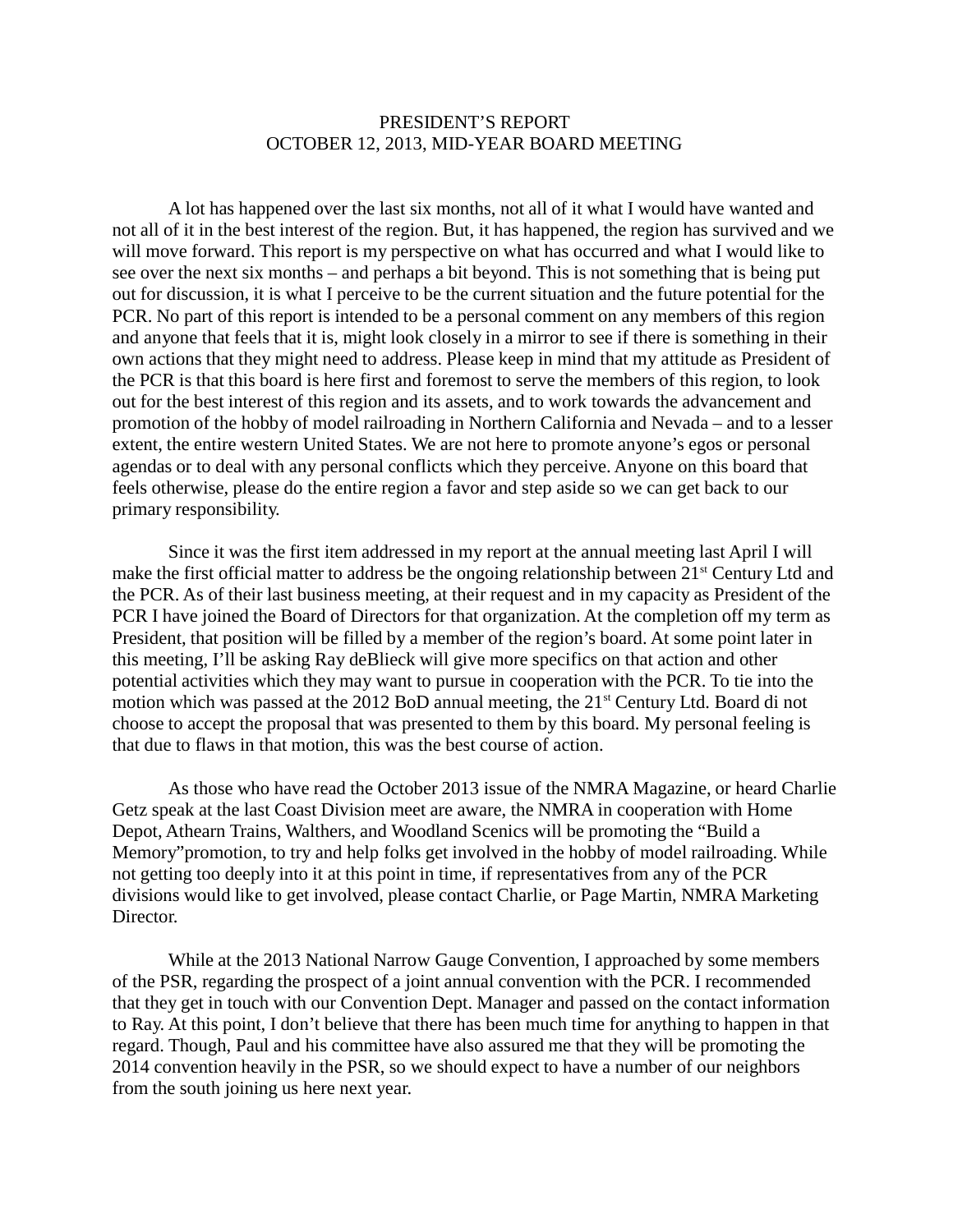Though I'm sure that most are aware, I'd like to note that two PCR members have become Master Model Railroaders numbers 513 and 514 – congratulations to Giuseppe Aymar and Frank Markovich for joining this rather exclusive group. I would also like to thank the folks in all four of our mainland divisions that have been working hard to promote the Achievement Program, by encouraging their members to work toward earning the various A.P. certifications.

I'm sure that there are things that I have missed and we may hit on them later on in this meeting – or not.

Respectfully submitted, Pat LaTorres, President, PCR/NMRA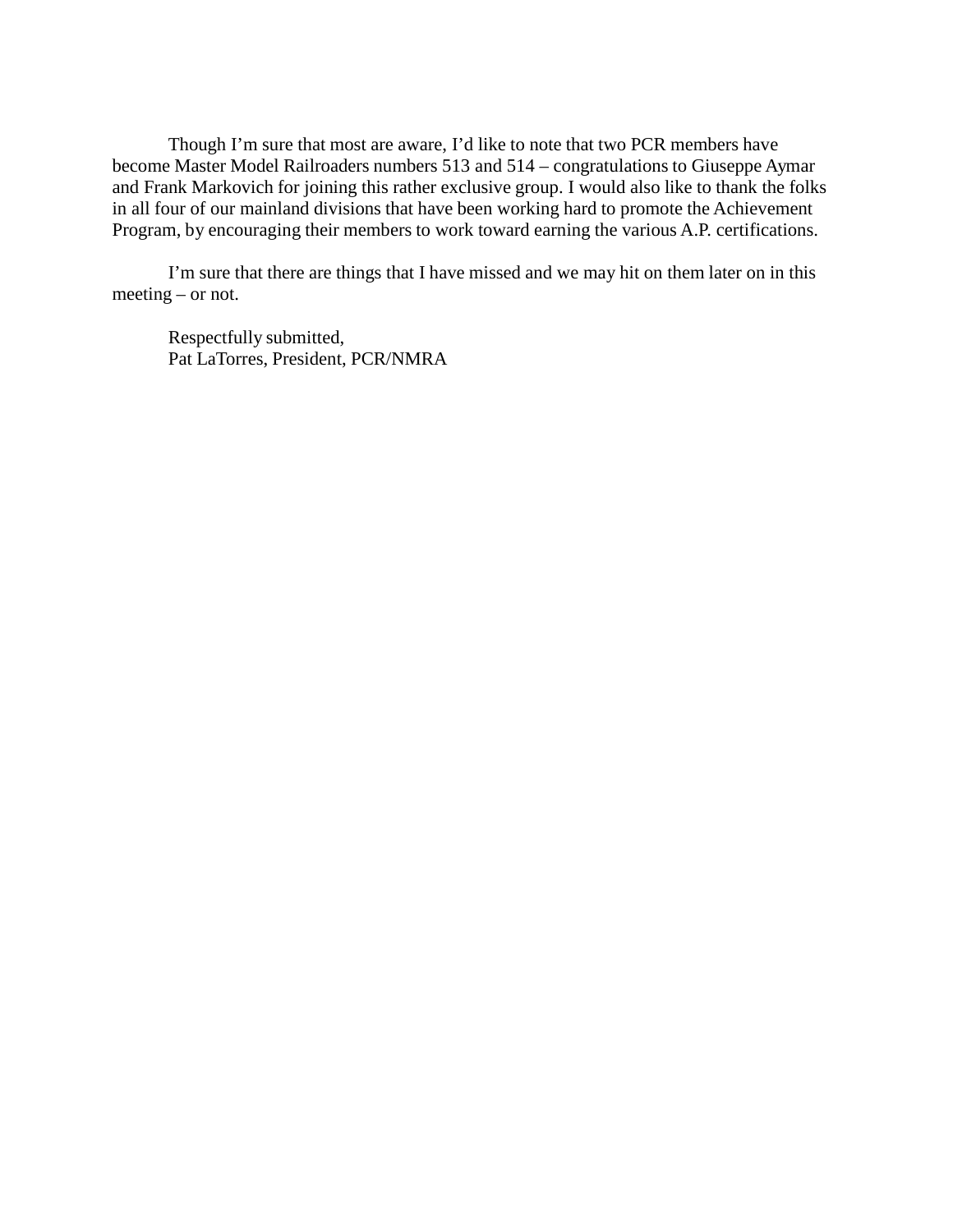

## **PACIFIC COAST REGION OF THE NATIONAL MODEL RAILROAD ASSOCIATION**

Vice President's Report October 12, 2013

To the Board of Directors:

Since the last Board Meeting we have continued to focus on issues of recruitment and retention, with a focus on "backfilling" our ranks with members younger than ourselves. At that time I had reported on the work of a Board-appointed committee to design a brochure, suitable for distribution at public shows and other events, that introduced modelers to the NMRA and the attractiveness of membership.

Since then another unofficial committee was put together, largely due to the efforts and enthusiasm of long time PCR member Russ Clover. Russ has been interested in the dialog that has developed about the greying of our membership and what it means for the future of PCR and NMRA. He had developed text for a brochure that would introduce the hobby of model railroading to novices, people who might have been curious or who have had a spark of interest in the past but never knew what to do about it. After several meetings, during which we poured over photos and diced and chopped text Russ put together a remarkable document. In a few simple pages of text and photos newbies are led through the steps of creating an operating model railroad empire. They are also given information about how to find out more, and of course a low-key nudge that NMRA exists and is there to help. The goal was to encourage them to get into the hobby rather than to immediately sign-up for NMRA membership.

At the recent Santa Rosa Train Show both brochures were available at the RED booth and were appreciated by a number of "browsers" who were drawn to us not by signs or static displays but by a small donated N scale layout with a perpetual motion train going around that RED, under the direction of Carol Alexander, has been rehabilitating. Small children jumped up and down at the chance to operate the throttle knob. It was the only train display there that wasn't off limits for touching. I take this as a demonstration that it is the trains that matter and they should be center stage.

In short, it appears that our continuing efforts need to be multifaceted. We need to bring in our contemporaries by being open and friendly to outsiders, we need to entice younger modelers into the NMRA by adapting our ways of doing things towards their interests, and we need to groom younger people of all ages so that they are fertile ground for recruitment in the future. Our tracking of success versus failure should not be limited to total membership numbers, but to age distribution. So far, the data we have is not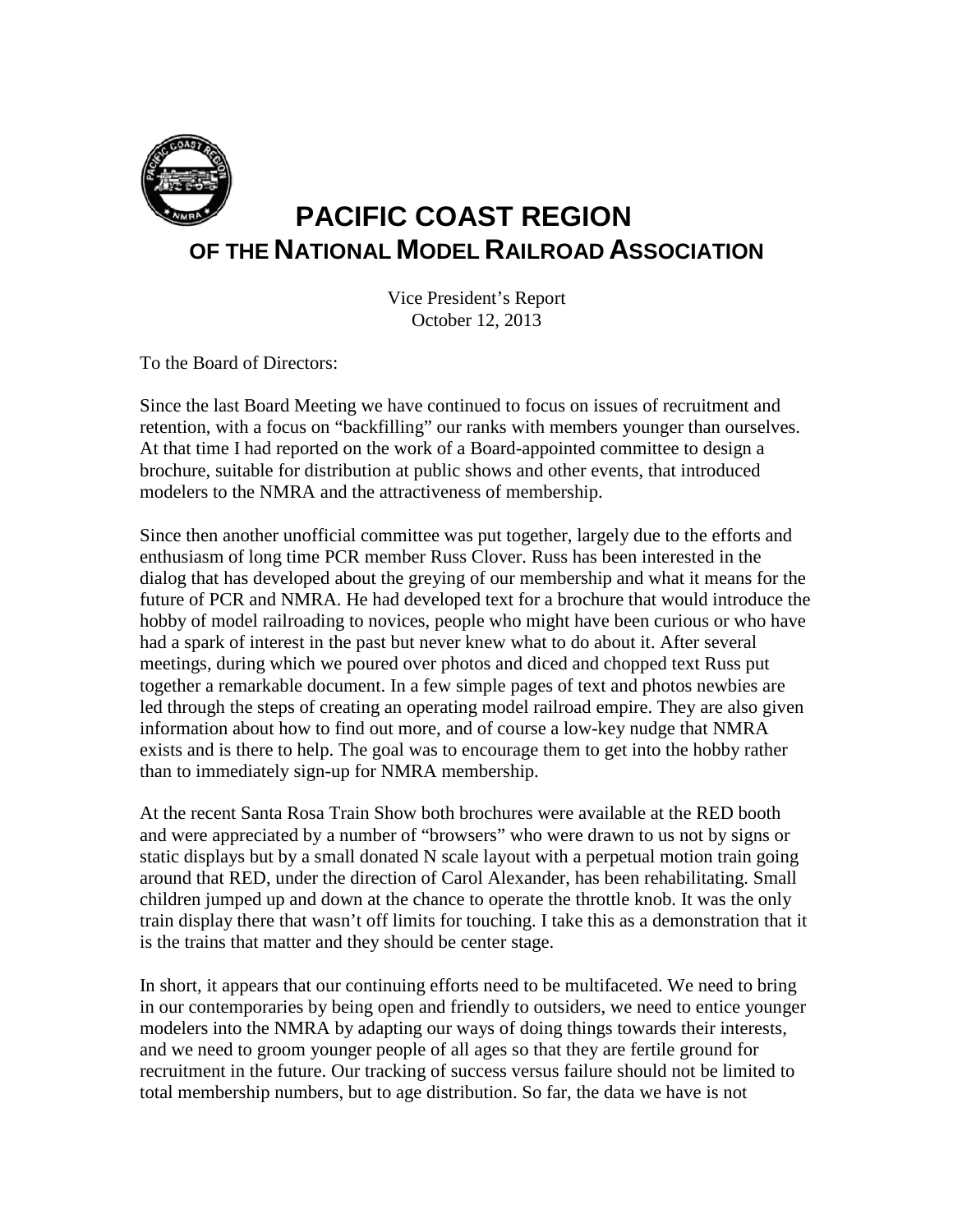encouraging. But our efforts have been increasing of late, so we can be optimistic.

One additional challenge may be to fix our database. As I've mentioned in my Branch Line columns, accurate assessment of age from the spreadsheets provided by National is only possible for about half of our members. Although the data is probably OK, or at least they are normally distributed, there is the chance that they are biased. Resolving this problem should be another PCR project.

Respectfully,

Ed Merrin Vice-President, PCR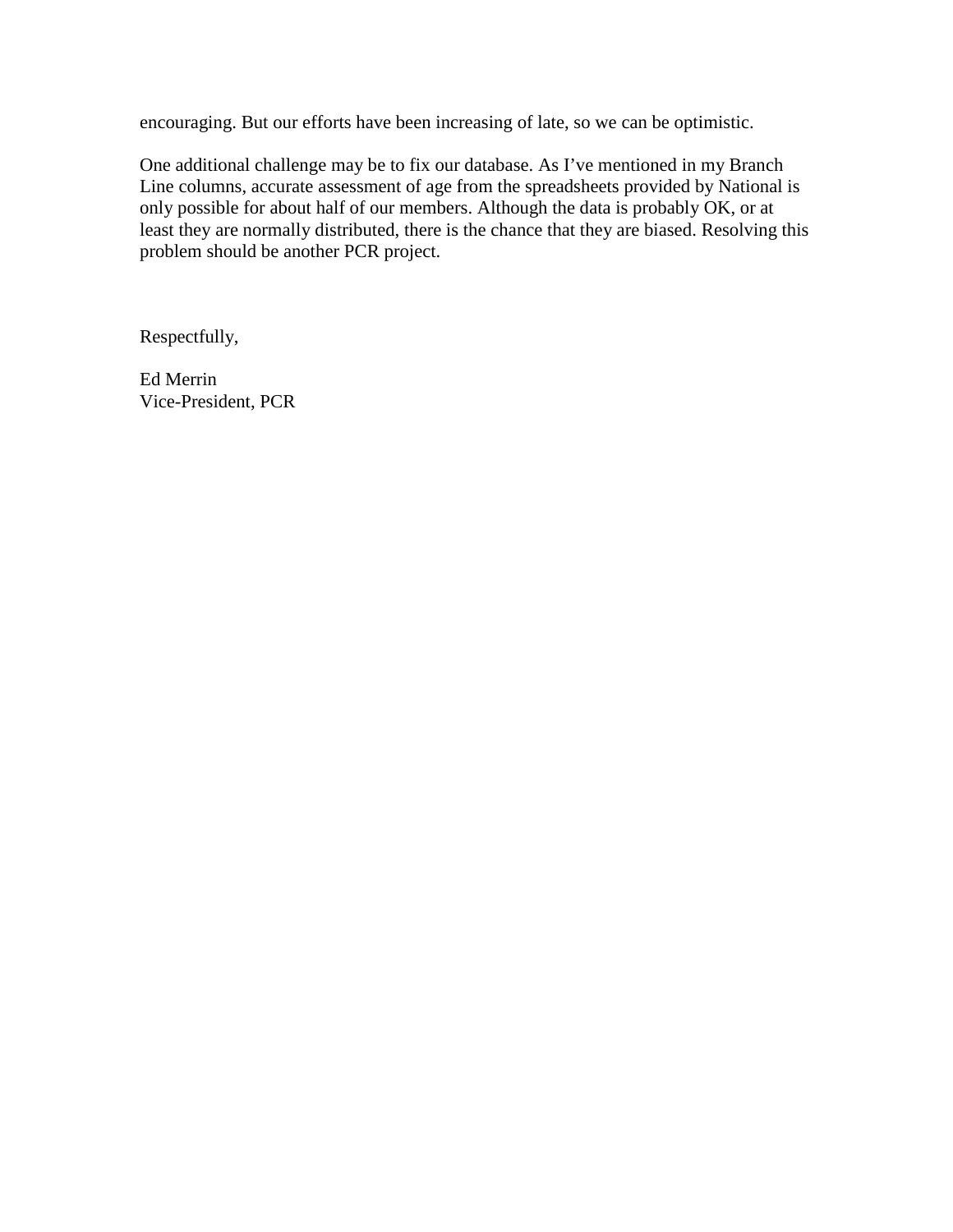## **PACIFIC COAST REGION**

## **of the**

#### **NATIONAL MODEL RAILROAD ASSOCIATION**

#### **Treasurer's Report**

September 30, 2013

The Region financial picture is essentially unchanged from that of the past few years. Interest income is low, BranchLine expenses continue to exceed income by a substantial amount, and we continue to use convention proceeds to bolster operating funds. Last year, we benefited from the sale of estate items belonging to the Region. This year, there was no income from the sale of merchandise. In total, including the Convention excess we realized, we experienced a gain of almost \$250, but as there is not convention income for the rest of the fisal year, I project a year-end loss of nearly \$1600 all told. That said, in spite of my firm conviction that operating costs should be covered each year by current year income, I believe we should continue on our present financial path with the one important modification I suggested six months ago.

It is essential to recognize that the cost of supporting our member BranchLine subscriptions continues to exceed the income derived. And, the cost of producing and distributing the BranchLine continues to climb. I project that BranchLine costs will exceed income by about \$3500 (\$1300 if the National rebate is applied fully). I've therefore built the proposed budget for FY 2014 with a subscription increase to \$8.00. This will not solve the entire deficit for the publication, but should lower the losses to about \$1000. I know there is a committee looking at this, and should their proposal differ, I leave it to the Board to revise the budget as appropriate.

In summary, the finances of the Region are decreasing, and though we have more than sufficient reserves to weather the current financial climate, we should take action to help stem the outflow.

I will not be seeing you at the meeting on October 12, as Linda and I will be in Florida. Should you have any questions or comments, please email me at [emerbaum@msn.com](mailto:emerbaum@msn.com) or call me on my cell, (510) 912-1076 prior to the meeting.

> Respectfully Submitted, *Larry Altbaum*  Larry Altbaum Treasurer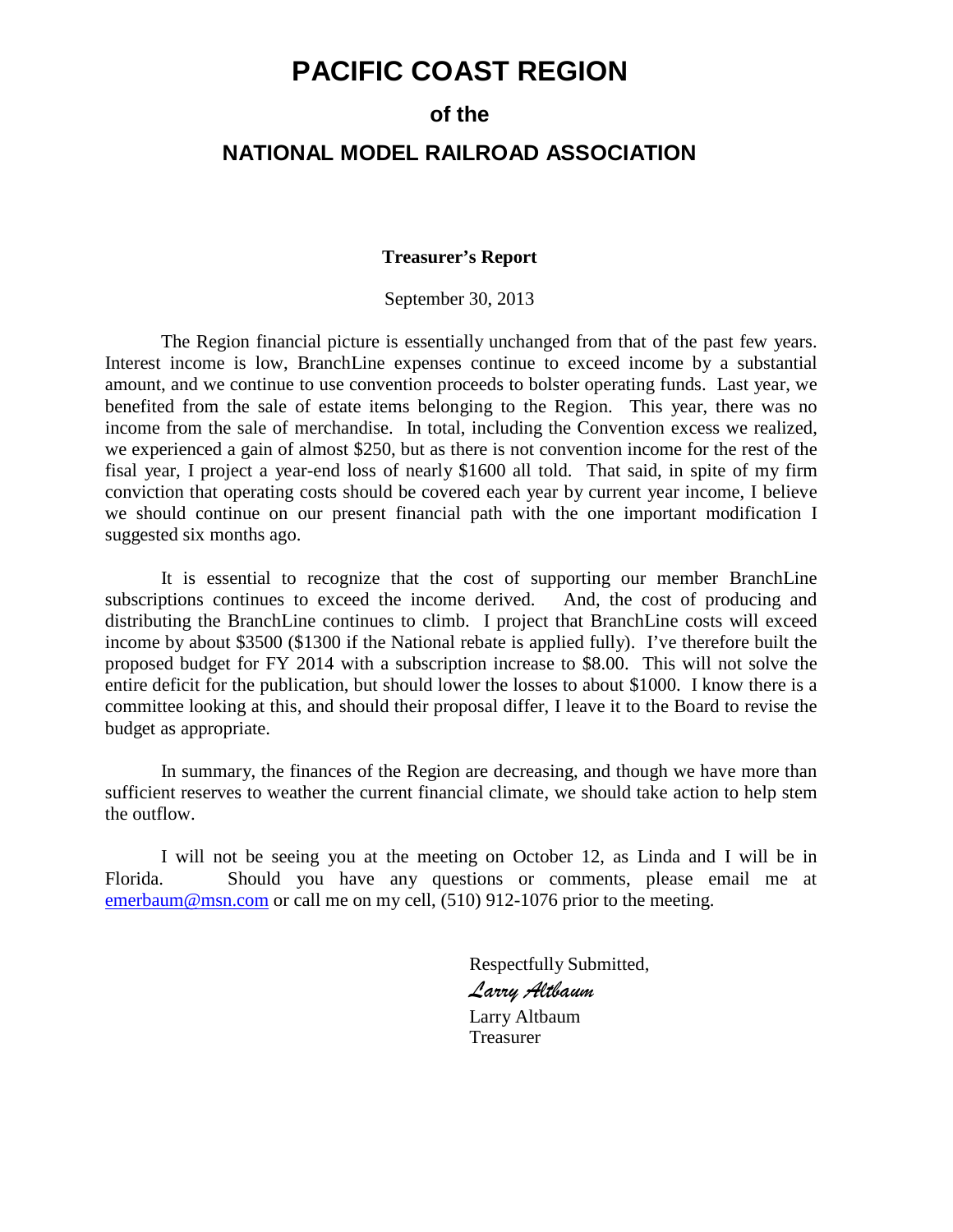## **Pacific Coast Region - NMRA Budget**

|                                                   | <b>Adopted</b><br>2013 Bud. | <b>Actual</b><br>2013 6 Mths. | Projected  | Projected<br>Variance | <b>Proposed</b><br>2014 |
|---------------------------------------------------|-----------------------------|-------------------------------|------------|-----------------------|-------------------------|
| <b>Operating Income</b>                           |                             |                               |            |                       |                         |
| Life Interest                                     | 70.00                       | 22.15                         | 45.00      | (25.00)               | 45.00                   |
| <b>BL Subscriptions</b>                           | 3,200.00                    | 1,673.64                      | 3,300.00   | 100.00                | 4,400.00                |
| From Nat'l                                        | 2,250.00                    | 1,006.00                      | 2,100.00   | (150.00)              | 2,200.00                |
| Other                                             | 400.00                      | 0.00                          | 0.00       | (400.00)              | 400.00                  |
| <b>Bank Interest</b>                              | 75.00                       | 31.78                         | 60.00      | (15.00)               | 60.00                   |
| <b>Total Income</b>                               | 5,995.00                    | 2,733.57                      | 5,505.00   | (490.00)              | 7,105.00                |
| <b>Operating Expense</b>                          |                             |                               |            |                       |                         |
| Operations                                        |                             |                               |            |                       |                         |
| <b>Member Services</b>                            | 50.00                       | 0.00                          | 0.00       | (50.00)               | 50.00                   |
| Member Promo.                                     | 150.00                      | 0.00                          | 50.00      | (100.00)              | 150.00                  |
| Achievement                                       | 150.00                      | 0.00                          | 100.00     | (50.00)               | 150.00                  |
| <b>Supplies</b>                                   | 100.00                      | 0.00                          | 50.00      | (50.00)               | 100.00                  |
| <b>Bank Charges</b>                               | 10.00                       | 0.00                          | 0.00       | (10.00)               | 10.00                   |
| Fees & Taxes                                      | 20.00                       | 0.00                          | 20.00      | 0.00                  | 20.00                   |
| Accounting                                        | 0.00                        | 0.00                          | 0.00       | 0.00                  | 0.00                    |
| <b>Branchline</b>                                 |                             |                               |            |                       |                         |
| <b>Printing</b>                                   | 5,200.00                    | 2,442.52                      | 4,700.00   | (500.00)              | 4,800.00                |
| <b>Postage</b>                                    | 1,500.00                    | 267.96                        | 1,200.00   | (300.00)              | 1,300.00                |
| <b>Supplies</b>                                   | 100.00                      | 431.40                        | 850.00     | 750.00                | 800.00                  |
| <b>Division Support</b>                           | 1,300.00                    | 497.50                        | 1,100.00   | (200.00)              | 1,100.00                |
| Projects                                          | 0.00                        | 0.00                          | 0.00       | 0.00                  | 0.00                    |
| Web Page                                          | 250.00                      | 119.70                        | 239.40     | (10.60)               | 250.00                  |
| Awards                                            | 250.00                      | 406.07                        | 410.00     | 160.00                | 350.00                  |
| Misc.                                             | 100.00                      | 0.00                          | 50.00      | (50.00)               | 100.00                  |
| <b>Total Expense</b>                              | 9,180.00                    | 4,165.15                      | 8,769.40   | (410.60)              | 9,180.00                |
| <b>Operating Excess/Deficit</b>                   | (3, 185.00)                 | (1,431.58)                    | (3,264.40) |                       | (2,075.00)              |
| <b>Convention Income</b>                          |                             |                               |            |                       |                         |
| Conv. Exc.                                        |                             | 1,676.03                      | 1,676.03   | 1,676.03              |                         |
| <b>Total Income</b>                               |                             | 1,676.03                      | 1,676.03   | 1,676.03              |                         |
| <b>Convention Expense</b><br><b>Total Expense</b> |                             | 0.00                          |            |                       |                         |
|                                                   |                             |                               |            | 0.00                  |                         |
| <b>Convention Exc/Def</b>                         |                             | 1676.03                       | 1676.03    | 1,676.03              |                         |
| <b>Total Excess/Deficit</b>                       | (3, 185.00)                 | 244.45                        | (1,588.37) |                       | (2,075.00)              |

**Note -** Items in bold are discussed in the Treasurer's report.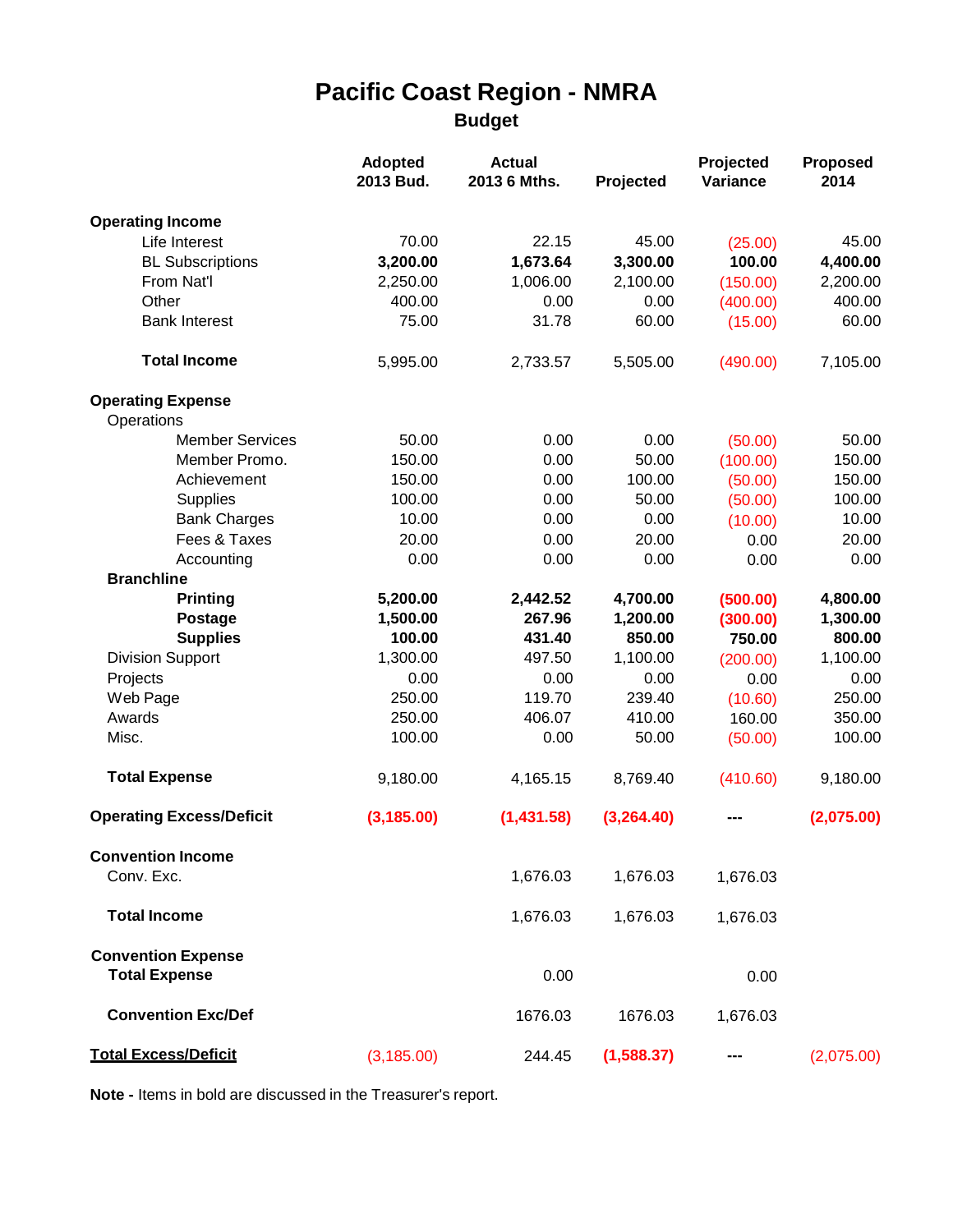## **30-Sep-13 Pacific Coast Region - NMRA Income Statement**

|                                                    | <b>6 Months</b><br><b>Ended Sep/13</b><br>============ | <b>6 Months</b><br><b>Ended Sep/12</b> | Variance<br>Fav/ <unf></unf> | % Var       |
|----------------------------------------------------|--------------------------------------------------------|----------------------------------------|------------------------------|-------------|
| <b>Income</b>                                      |                                                        | ============                           | =========                    | =======     |
| PCR NMRA Rebate                                    | 1,006.00                                               | 1,064.00                               | (58.00)                      | $-5.50%$    |
| PCR BL Subscriptions                               | 1,673.64                                               | 1,634.16                               | 39.48                        | 2.40%       |
| <b>Convention Proceeds</b>                         | 1,676.03<br>------------                               | 2,428.00<br>------------               | (751.97)<br>------------     | $-31.00%$   |
| <b>TOTAL Income</b>                                | \$4,355.67<br>------------                             | \$5,126.16<br>------------             | (\$770.49)<br>------------   | $-15.00%$   |
| <b>Expenses</b>                                    |                                                        |                                        |                              |             |
| Postage - Branchline                               | 267.96                                                 | 704.12                                 | 436.16                       | 61.90%      |
| Postage - Achiev. Prog.                            | 0.00                                                   | 19.56                                  | 19.56                        | 100.00%     |
| Printing - Branchline                              | 2,442.52                                               | 2,484.15                               | 41.63                        | 1.70%       |
| <b>Awards - Operations</b>                         | 0.00                                                   | 346.86                                 | 346.86                       | 100.00%     |
| Awards - President                                 | 406.07                                                 | 0.00                                   | (406.07)                     |             |
| <b>NMRA Division Rebates</b>                       | 497.50                                                 | 524.50                                 | 27.00                        | 5.10%       |
| Taxes, Fees, Licenses                              | 0.00                                                   | 20.00                                  | 20.00                        | 100.00%     |
| Web Services                                       | 119.70                                                 | 119.70                                 | 0.00                         | 0.00%       |
| <b>Bank Service Charges</b>                        | 0.00                                                   | (42.00)                                | (42.00)                      | $-100.00\%$ |
| Misc. Expenses - Branchline                        | 431.40<br>------------                                 | 331.49<br>------------                 | (99.91)<br>------------      | $-30.10%$   |
| <b>TOTAL Expenses</b>                              | \$4,165.15                                             | \$4,530.38<br>------------             | \$365.23<br>------------     | 8.10%       |
| <b>OPERATING PROFIT</b>                            | 190.52                                                 | 595.78                                 | (405.26)                     | $-68.00\%$  |
| <b>Other Income &amp; Expenses</b>                 |                                                        |                                        |                              |             |
| Life Interest                                      | 22.15                                                  | 30.44                                  | (8.29)                       | $-27.20%$   |
| <b>Convention Interest</b>                         | 31.78<br>---------                                     | 33.82                                  | (2.04)                       | $-6.00%$    |
| <b>TOTAL Other Income &amp;</b><br><b>Expenses</b> | \$53.93                                                | \$64.26                                | (\$10.33)                    | $-16.10%$   |
| <b>PROFIT BEFORE TAXES</b>                         | \$244.45                                               | \$660.04                               | (\$415.59)                   | $-63.00\%$  |
|                                                    |                                                        |                                        |                              |             |
| <b>NET PROFIT</b>                                  | \$244.45                                               | \$660.04                               | $(\$415.59)$                 | -63.00%     |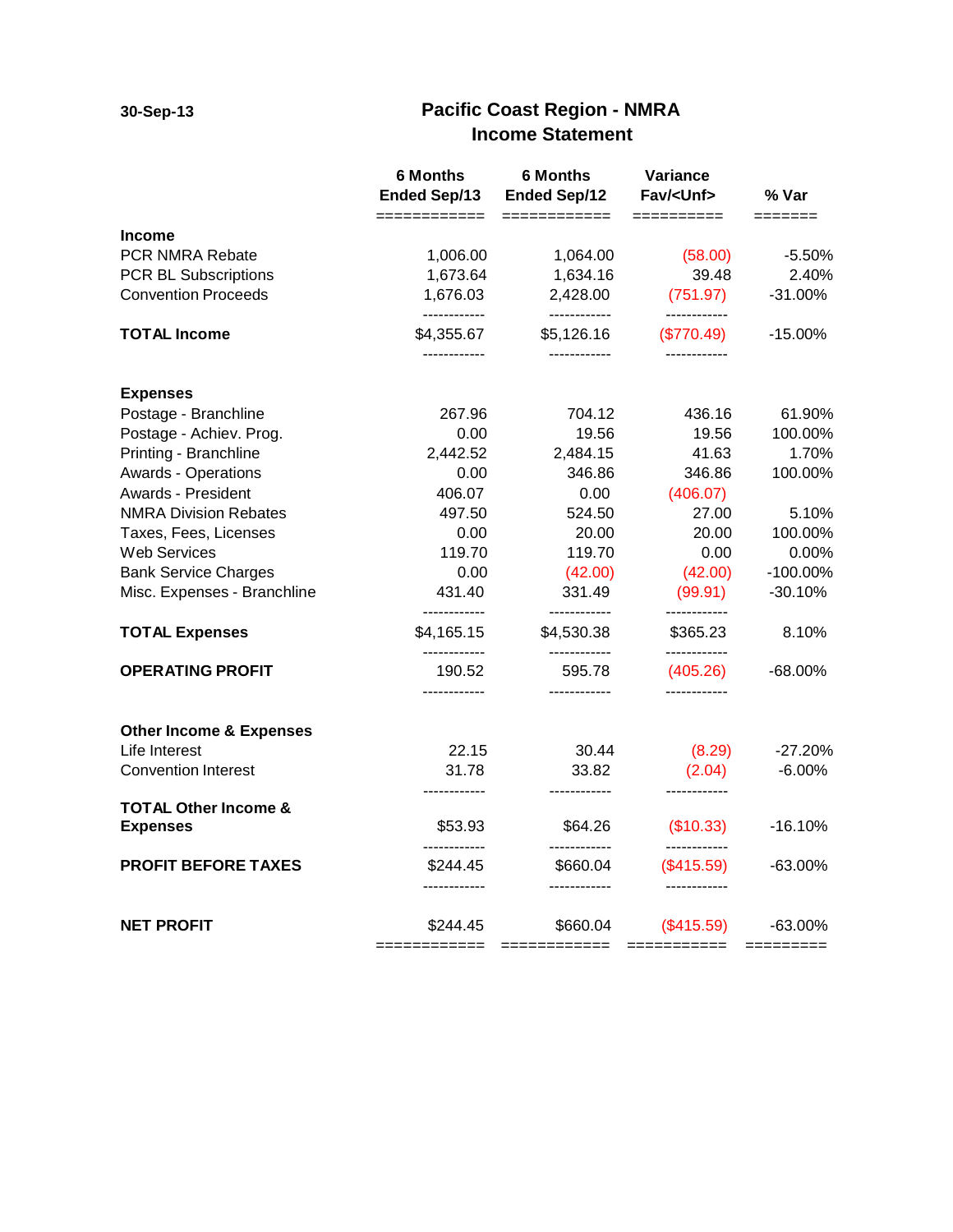## **30-Sep-13 Pacific Coast Region - NMRA Balance Sheet**

|                                                       | Sept. 2013                                | Sept. 2012                                | Inc/ <dec></dec>                           | ℅                   |
|-------------------------------------------------------|-------------------------------------------|-------------------------------------------|--------------------------------------------|---------------------|
|                                                       | ==========                                | ==========                                | $===Var===$                                | $==Var ==$          |
| <b>ASSETS</b>                                         |                                           |                                           |                                            |                     |
| <b>Current Assets:</b>                                |                                           |                                           |                                            |                     |
| Cash                                                  |                                           |                                           |                                            |                     |
| <b>General Checking</b><br><b>Convention Checking</b> | \$7,475.79<br>44,313.54                   | \$9,341.67<br>44,249.44                   | (\$1,865.88)<br>64.10                      | $-20.00\%$<br>0.10% |
| <b>Life Savings</b>                                   | 29,486.78                                 | 29,443.15                                 | 43.63                                      | 0.10%               |
| <b>TOTAL Cash</b>                                     | ------------<br>81,276.11                 | ------------<br>83,034.26                 | ------------<br>(1,758.15)                 | $-2.10%$            |
| Convention Adv. Recv.                                 | ------------<br>2,000.00                  | ------------<br>2,000.00                  | ------------<br>0.00                       | 0.00%               |
| <b>TOTAL Current Assets</b>                           | ------------<br>83,276.11<br>------------ | ------------<br>85,034.26<br>------------ | ------------<br>(1,758.15)<br>------------ | $-2.10%$            |
| <b>TOTAL ASSETS</b>                                   | \$83,276.11<br>============               | \$85,034.26<br>============               | (\$1,758.15)<br>============               | $-2.10%$            |
| <b>LIABILITIES</b>                                    |                                           |                                           |                                            |                     |
| <b>Current Liabilities</b>                            |                                           |                                           |                                            |                     |
| <b>HOBO Payable</b>                                   | \$316.20                                  | \$0.00                                    | \$316.20                                   |                     |
| <b>TOTAL LIABILITIES</b>                              | 316.20                                    | 0.00                                      | 316.20                                     |                     |
| <b>CAPITAL</b>                                        | ------------                              | ------------                              | ------------                               |                     |
|                                                       |                                           |                                           |                                            |                     |
| <b>Retained Earnings</b>                              | 82,715.46                                 | 84,374.22                                 | (1,658.76)                                 | $-2.00%$            |
| Year-to-Date Earnings                                 | 244.45<br>------------                    | 660.04<br>------------                    | (415.59)<br>------------                   | $-63.00\%$          |
| <b>TOTAL CAPITAL</b>                                  | 82,959.91<br>------------                 | 85,034.26<br>------------                 | (2,074.35)                                 | $-2.40\%$           |
| <b>TOTAL LIABILITIES &amp;</b>                        |                                           |                                           |                                            |                     |
| <b>CAPITAL</b>                                        | \$83,276.11<br>==========                 | \$85,034.26<br>==========                 | (\$1,758.15)<br>$=$ = = = = = = = = =      | $-2.10%$            |
|                                                       |                                           |                                           |                                            |                     |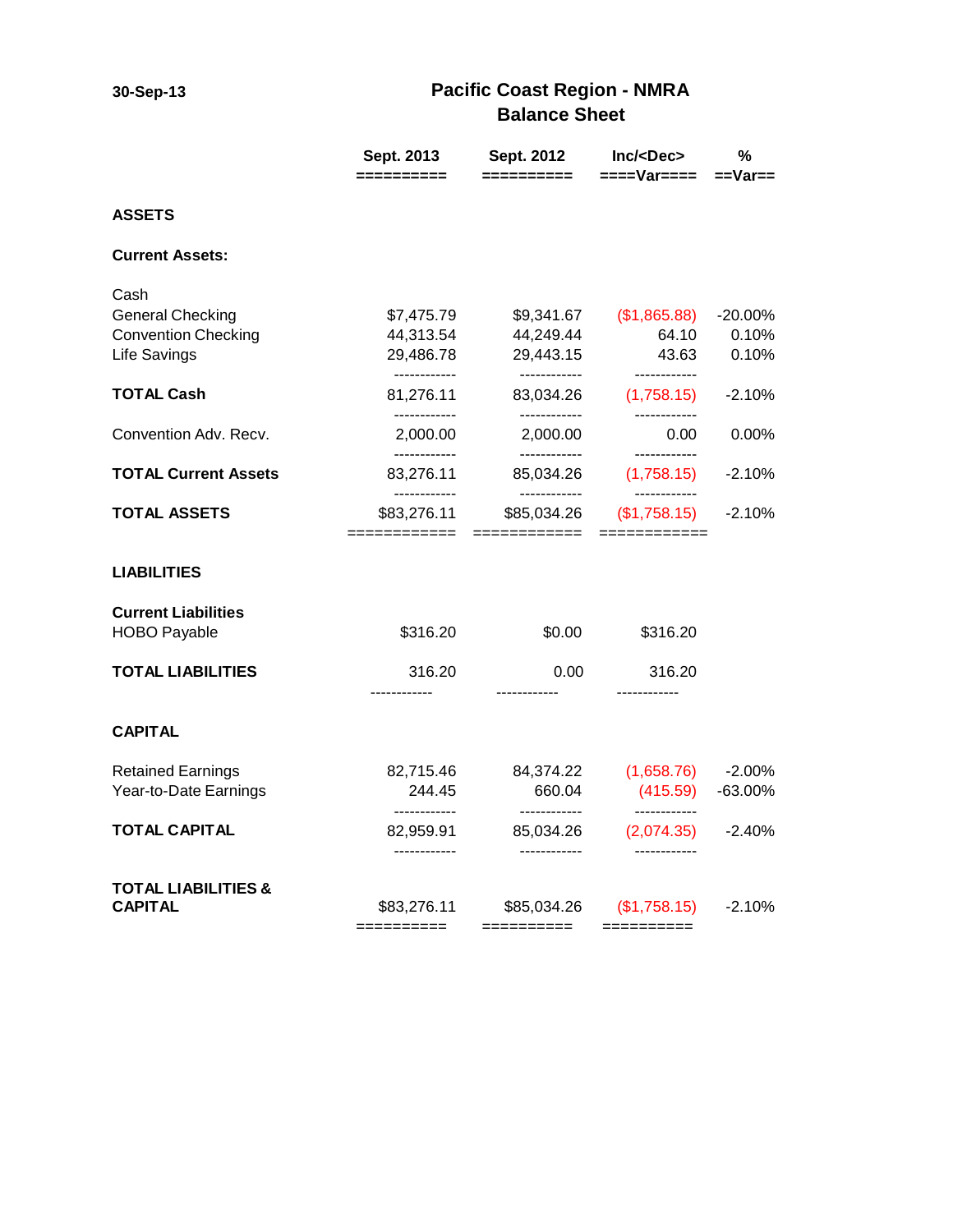

The Daylight Division held two meets since the April Board of Directors meeting at the PCR Convention in Dublin. There was also an unplanned change in leadership just prior to the Division election.

The Spring Meet was held May 11<sup>th</sup> in Bakersfield at Coco's Restaurant and hosted by Doug Wagner. After a no-host breakfast, Doug screened an informative video about Southern Pacific operations in California during the 40s and 50s. Following the quarterly business meeting and White Elephant Auction, we adjourned for layout tours of the GEHAMS HO and N scale layouts in downtown Bakersfield, then to Amtrak's National Train Day festivities, including more layouts, at the Bakersfield Depot, and concluding with Kevin Birbeck's home N scale layout. There were 17 members and 2 guests in attendance.

A few days before the meet, Chief Clerk/Paymaster Suzie Paff submitted her resignation. At the meet, Bob Sexton volunteered to take over and was appointed by Superintendent Dave Grenier to complete Suzie's term until elections could be held in August.

The Summer Meet was held August 17<sup>th</sup> at the Spike 'n' Rail Steakhouse in Selma, just off CA-99 at the old windmill and hosted by Steve Fischer. A plated breakfast was served to the 21 members and 9 guests in attendance. For a change of pace, there were no clinics, allowing the business meeting to start after breakfast and sign-ins were completed. Division election results were announced by the elections committee; thirty-nine ballots were returned unanimously re-electing Dave Grenier as Superintendent and electing Bob Sexton as Chief Clerk/Paymaster. According to Doug Wagner, this was the most ballots ever returned in any previous Daylight election. Layout tours were at the Fresno Model RR Club HO layout in the historic SP Selma Depot at the nearby Pioneer Village and the Hillcrest & Wahtoke Railroad at the Christmas Tree Farm in Reedley. The H&W is a 15" gauge live steam railroad spread out over 20+ acres. In addition to riding on the train, some members actually ran the 2-8-0 Consolidation locomotive.

The next Daylight meet will be 9:00 AM, November 16, 2013, at the San Luis Obispo Railroad Museum, located in the historic 1894 SP Freighthouse in San Luis Obispo. (This morning was its grand opening after being restored.) Meet hosts Andrew Merriam and George Gibson are planning a fabulous day of clinics, layout tours and more. Come join us for some Daylight Division hospitality!

Throughout 2013, we have had numerous technical problems trying to produce the *Daylight Observation*  newsletter and have not distributed printed copies since November 2012. After being discussed at the last three Daylight meets to let the membership what was happening and why, a motion was made and passed unanimously at the August 17 meet to eliminate the printed version and have only a digital version of the newsletter available on the Daylight Division website. Postcards will be mailed to the membersthat do not get e-mail to inform them of the date and location of the next Daylight meet and that the Observation is available on the website. Members with e-mail addresses on file will receive notifications via e-mail.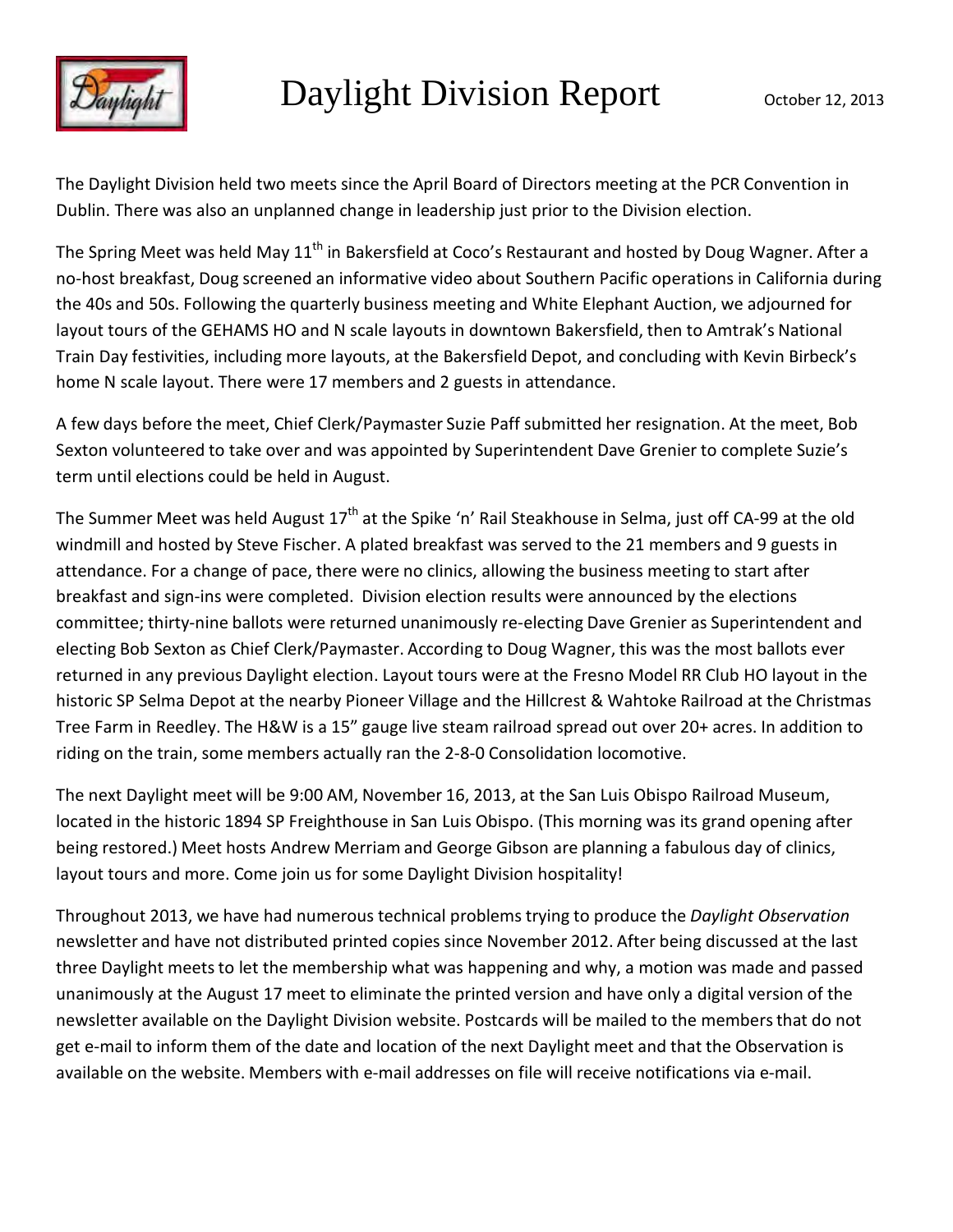The Achievement Program is alive and well in the Daylight Division! There are currently 11 members actively pursuing 23 certificates. The following AP awards have been awarded this year:

| Chuck Harmon          | Master Builder – Cars       |
|-----------------------|-----------------------------|
| Andrew Merriam        | Master Builder – Cars       |
| <b>Andrew Merriam</b> | Master Builder – Structures |

Both Chuck and Andrew have earned six of the seven certificates needed for Master Model Railroader and are working on their seventh certificate. We should see two new MMRs in Daylight Division soon.

#### Upcoming Events

December 7, 2013, we will be presenting the  $6<sup>th</sup>$  Annual Open House and Layout Tour. Several home and club layouts in the Fresno/Clovis area will be open to the public for viewing. Gary Saxton is coordinating the event.

February 2014, Daylight Division Winter Meet. Date and venue to be announced.

March 8 & 9, 2014, we will have an information table at the annual GEHAMS Model Train Show in Bakersfield. Dave Grenier is coordinating the volunteer schedule.

Respectfully submitted,

Dave Grenier, Superintendent / for Paul Deis Daylight Division Director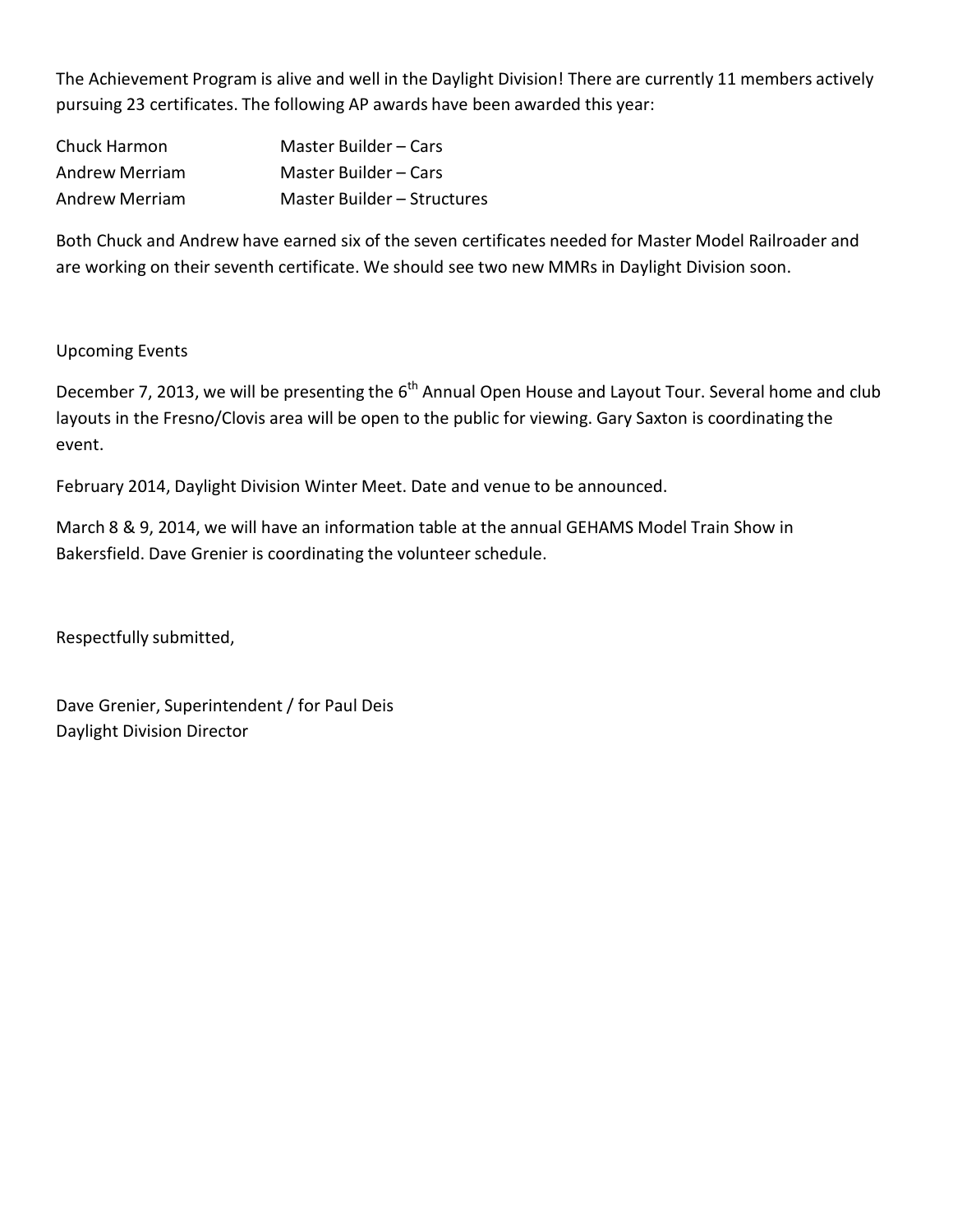#### **Coast Division Report PCR Board Meeting – October 12, 2013 San Luis Obispo**

The Coast Division held two successful meets in the time between the last Board Meeting. Our June meet was held at Boy Scout headquarters in San Leandro and the September meet was held at the Janet Pomeroy Center in San Francisco

Finding meeting sites continues to be an ongoing concern and Frank Markovich spends a lot of time finding sites. We have the December meet lined up at the Boy Scout HQ and have the Pomeroy Center reserved for the March 2014 meet.

Attendance at the meets is in the range of 60 to 90 people with the better attendance numbers at the Boy Scout HQ. The Auction continues to be very successful due to the large estate that is still being liquidated. At each of the past two meets the Auction sales have exceeded \$10k, and Coast receives 10% of the proceeds.

Coast continues an active recruiting effort with Steve Wesolowski and Darrell Dennis leading a team of volunteers manning a table at the Bay Area train shows. Thanks to 21<sup>st</sup> Century for funding the new PCR banner as it looks much better than the old banner we had.

Coast Division continues to look for volunteers to man a whole host of positions. One of the biggest challenges continues to find enough volunteers to fill all the positions. In many positions the same folks have been doing the same job for a long time and folks are getting burned out. This seems to be an ongoing problem in all volunteer organizations.

Mark Schutzer Coast Division Director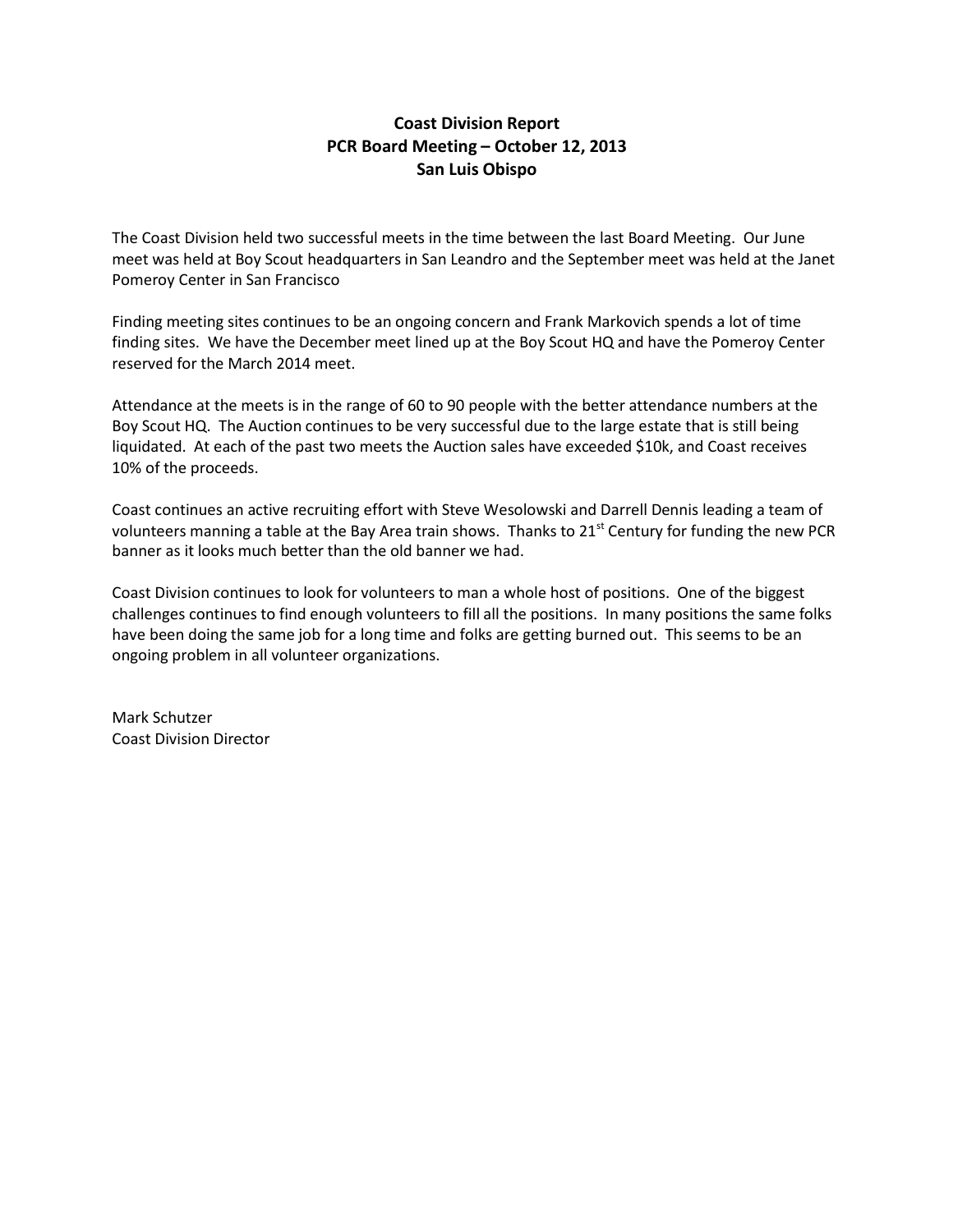Director's Report Sierra Division October 12, 2013

I. The Sierra Division has had three meets since the last BOD Meeting in April, 2013 during the PCR Convention in Dublin.

1. On May 11th

we held our meet at the First Christian Church, 3901 Folsom Blvd, Sacramento, at 10:00 A.M. Scott McAllister called the meeting to order. He presented what he envisioned for Sierra Division under his leadership. He asked for volunteers for clinic presentations and to host meetings at different locations outside the Sacramento area. The decision was made to have<br>the next meet on August 24  $\,$  in Reno, with photo and stock car weathering contests.

th 2. On August 24 we held our meet at the club house in Dennis Druy's gated community. The meet was hosted by Dennis and Jim Petro. Kevin Caldwell brought his Squirrel Valley Railway Co., fully detailed, DCC, N Scale, switching module. Anyone wanting to operate trains on the module was able to do so before the meeting started and during the lunch break. Scott opened the meeting about 10:30 A.M. with 35 members in attendance. Dave Massatti presented a slide show on SP's narrow gauge Slim Princess in the Owens Valley area. Next, we judged the weathered stock cars and photo contests items. For weathered stock cars first place went to Dick Witzen, second place went to Walt Schedler and third place went to Jim Petro. In the photo contest, Norm Morris won first place, Dave Massatti, Bob Warner and Jim Collins tied for second place, and Walt Schedler and Norm Morris tied for third place. Lunch was served and afterwards we walked to Dennis Druy's home to view his layout that is under construction. We were able to view the dozen framed photos given to him by Union Pacific. Next, we went to Jim Petro's layout and operating session. Then, on to Jim Price's 3,000 square foot layout of SP Oakland to Reno. It was a great day of fun for all.

th 3. I will be unable to attend the October 12 meet to be held at the First Christian Church, 3901 Folsom Blvd., Sacramento, because I am attending the BOD meet on the same day in San Louis Obispo. The agenda for the Sacramento meeting is as follows: 9:30 A.M. Set-up; 10:00 Business Meeting; followed by Railtown presentation by Dave Rainwater; Clinic by John Henry Martin; Clinic by Ed Pultz; Lunch; Vote for models and photography; hands on clinics; AP Program information by Dave Bayless and Giuseppe Aymar; Awards and Door Prizes; Adjournment. The next Sierra Division Meet will be on February 8<sup>11</sup>, 2014.

Director's Report - October 12, 2013 - Continued

#### II. Upcoming Events

st nd rd 1. High Sierra Model RR Tour is on again this fall, November 1 , 2 , 3 , in the Reno-Carson City Area. Contact Jim Petro for details.

th th 2. Our annual fundraiser, International Railfair, November 9 and 10 , at the Placer CountyFairground, Roseville, California.

Respectfully submitted,

Mel Jones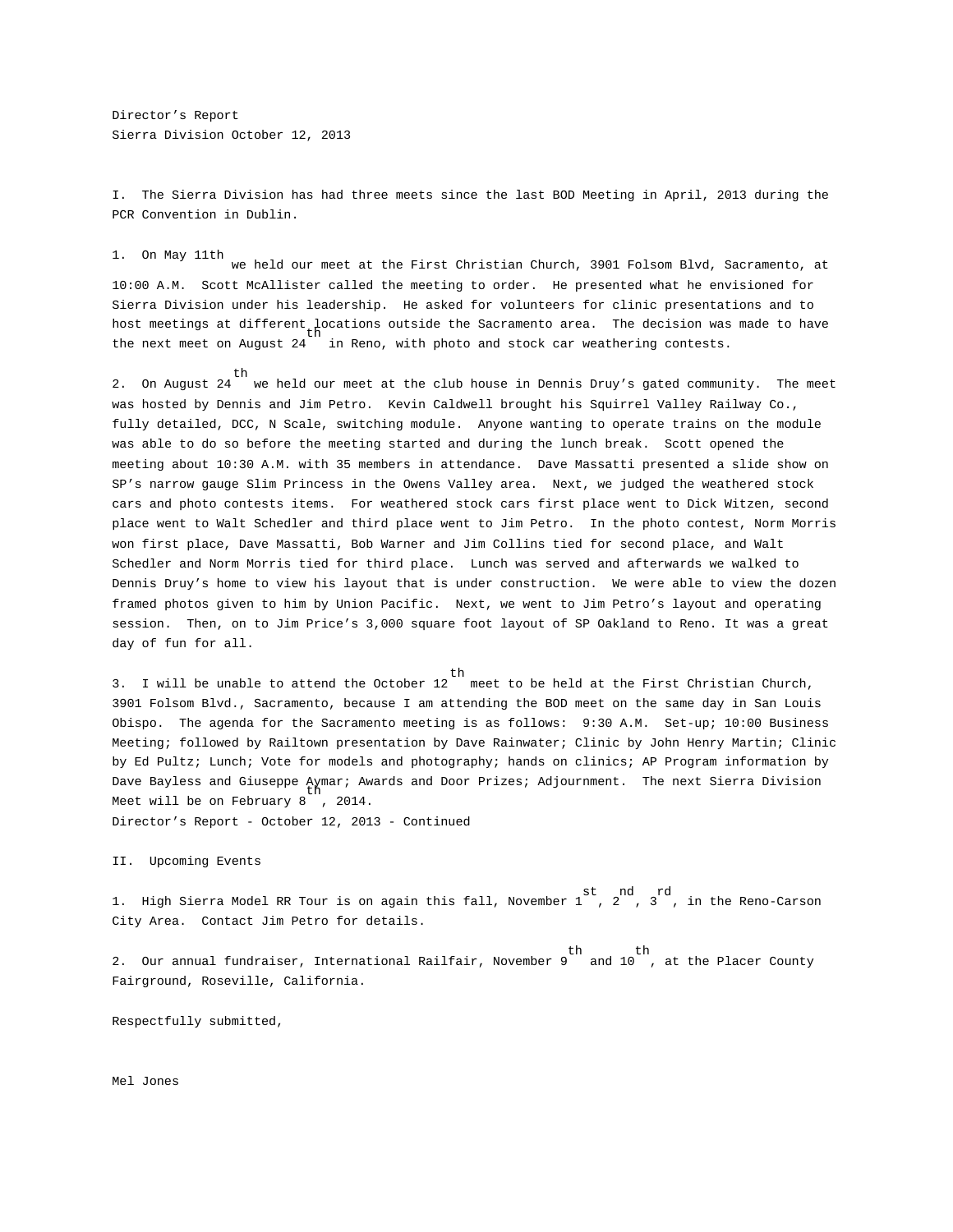#### DIRECTOR'S REPORT REDWOOD EMPIRE DIVISION FALL 2013

The RED now has a new Superintendent in Dick Foster. Dick is a very well organized person and the RED is fairing quite nicely under his leadership. Thanks to Dick for accepting the nomination and agreeing to continue to edit the Call Board. Verne Alexander has agreed to continue as Chief Clerk for another two years.

Our summer meet was at Sturgeon's Saw Mill, which is an old time steam mill in the redwoods. RED paid \$5.00 towards each member's lunch at the event. Many wives were in attendance and we had almost forty happy and intrigued members.

We again had a booth at the Santa Rosa Home and Train Show. The idea of the booth is to try and attract new members. We have given some effort to upgrading our booth's general appearance and statement . We have improved an N gauge layout that was donated to us. The layout draws people into the booth and we intend to continue making improvements in the future. We also displayed a few model photos which captured some interest and we intend to do more next time around.

RED member Bill Murry built a large inventory of structural models, cars, locos and kits during his many years of modeling. Bill donated his entire collection to the RED. We secured a separate booth at the Santa Rosa Train Show to sell Bill's collection. The proceeds from the sale brought in about \$2000.00. The balance of the collection will be given out as door prizes at subsequent meetings.

The RED seems to have a renewed interest and enthusiasm amongst our members.

Dave Croshere RED Director to PCR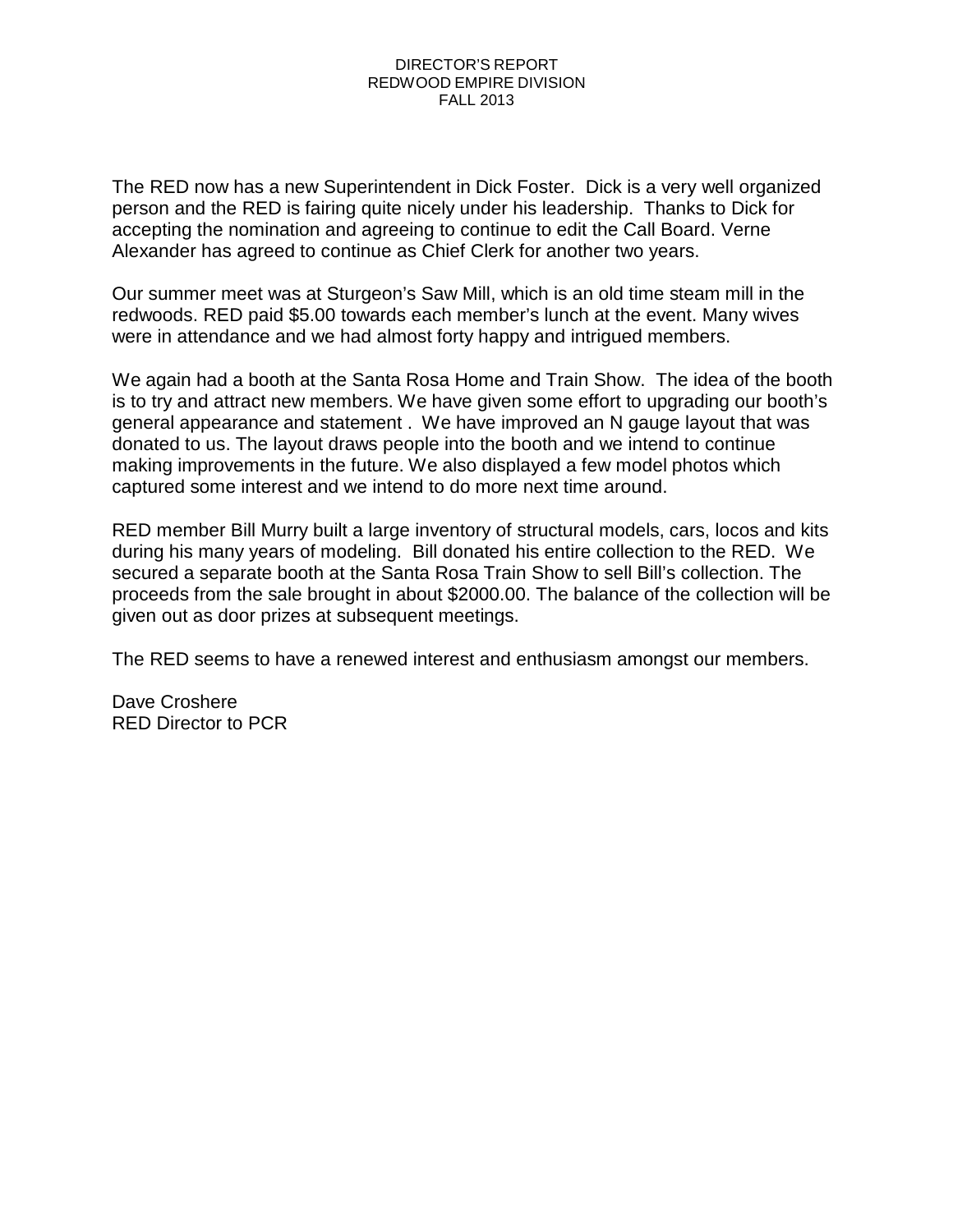## **PCR Bylaws and Manual Committee Report October 12, 2013**

It has come to the attention of the By-Laws and Manual Committee that there is some confusion in the Divisions about fiscal responsibility for conventions.

Some members of one Division believe that if the PCR representative (i.e. President or Convention Department Chair) signs the contracts, then the host Division is not responsible for any losses. The actual verbiage of Paragraph 9.G.1.b is:

"If the Convention operates at a loss, the Fund will reimburse 50% of the loss not to exceed \$750.00 to the Host. "

It does not state who is responsible for the loss if the PCR representative signs the contracts.

This gets to another issue regarding who is responsible for signing the major contracts. Paragraph 9.H.2 of the Manual states that:

"Major Expenditures. The Host Committee will provide the Convention Department with copies of all major agreements with the convention facilities, banquet caterers, transportation companies and convention kit, or other major financial arrangements with the PCR Division in which the convention is located."

It does not state who signs the agreements.

The Manual of Operations needs to be updated to clarify exactly who signs what, and who is responsible for what. The Bylaws and Manual Committee cannot move forward with proposing a modification until the Board provides clear guidance and clarification as to what they want.

An e-mail was sent to the Board in August identifying the specific issues and sections in question with the intent of getting that clarification from the board.

The committee cannot proceed until that clarification is provided.

Respectfully Submitted,

Thomas Crawford Bylaws and Manual Committee Chairman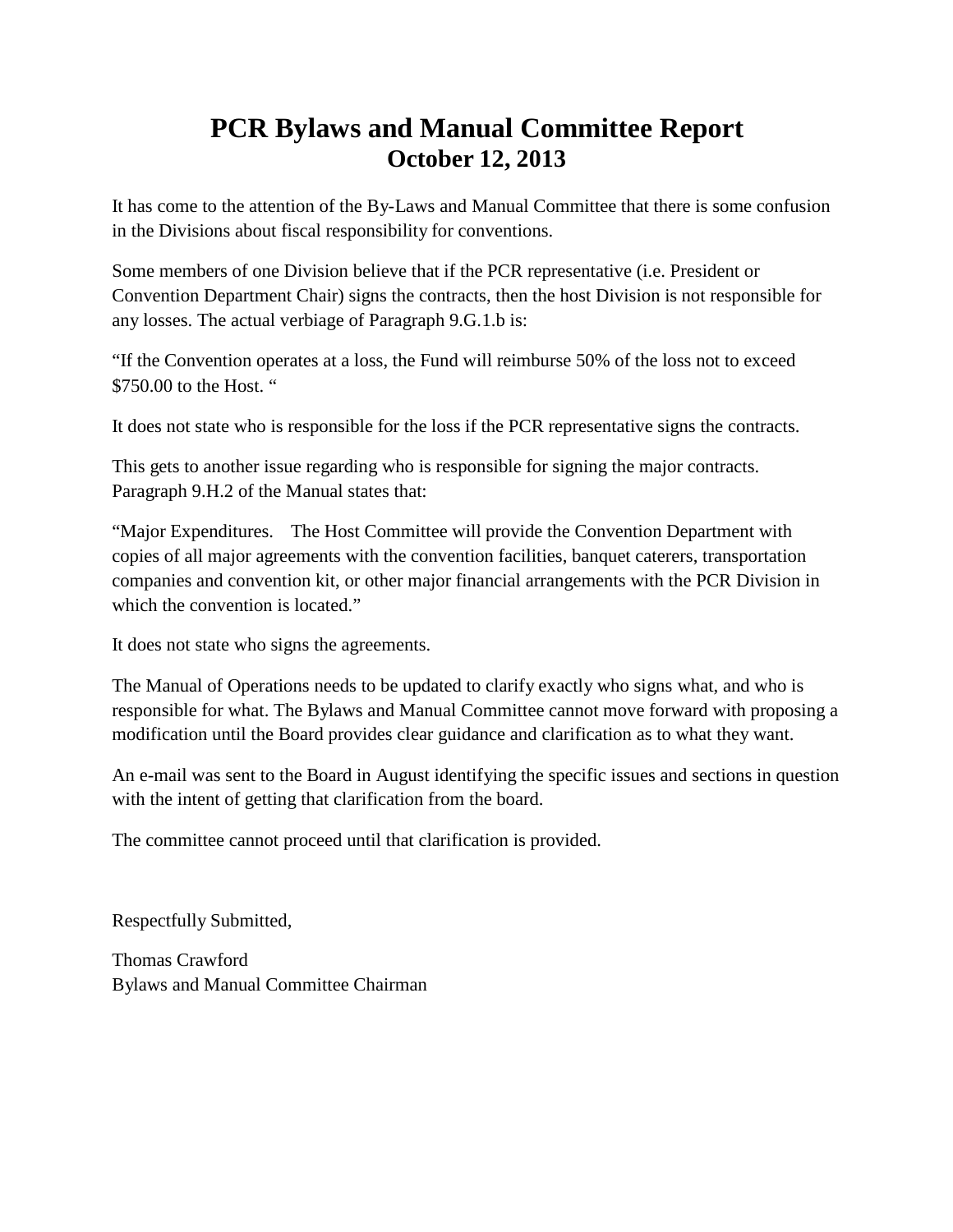## Webmaster Report

October 12, 2013, Annual Board Meeting

The website has been maintained as it has been since the last report, with a few additions and updates. The layout of the "Clinics" page was revised and 24 clinics presented at the Iron Horse Express 2013 Convention were added. The NMRA Convention information has been updated to the Detroit 2014 Convention.

While looking at the graphs (below) for this report, I noticed our bandwidth (data transfer) usage has steadily increased since the April report and was rapidly approaching the monthly limit of 20 GB. Assuming that this trend would continue as more people are downloading larger graphicsintensive newsletter files, I contacted Earthlink, our web hosting service, to inquire about our options if the limit was exceeded.

One option was to pay an excess bandwidth charge of \$.02 per MB or \$20 per GB. The other option was to upgrade to the next level billing plan, "Business Website Plus" for \$34.95 per month, which has a 3000 GB limit. The service rep said nobody had ever reached that level, so we should be good. Since I did not have the authority to incur additional charges, I visited their website to investigate the various billing plans.

After looking at their website, I surmised we should be at the "Website Plus" service level, as we currently pay \$19.95 per month. I contacted Earthlink again and inquired why we had a limit of only 20 GB when the website says we should have a 2000 GB limit for the price we were paying. He checked our account and said we had the old "Starter Site" billing plan, which had been discontinued years ago. He upgraded us to the new "Website Plus" billing plan at \$19.95 per month, our current cost.

Beginning Sunday, October 13, we will be on the "Website Plus" level billing plan, which increases our bandwidth limit to 2000 GB (up from 20 GB) and disk storage space to 200 GB (up from 10 GB), with no change in price. We will also gain access to several new apps, such as Coppermine photo gallery, WordPress blogging, Joomla! content management, social media interface, online surveys, Wiki, web analytics, scheduler, plus several other new technologies and scripting languages.

#### **Future Plans**

I am working with Giuseppe Aymar, MMR and our Contest Department Manager, to update the Contest Information Directory to include previously approved changes regarding removal of references to the slide contest and updated photo categories. This effort will be completed within the next few weeks.

I want to redesign the PCR Master Calendar webpage to have the same "look and feel" as the main PCR website pages to improve its appearance and coding. The new apps we're getting may figure into this effort, as I learn what is possible with them.

I want to learn more about the apps that came with the website billing plan upgrade to determine if any of them could be used to improve our website and the users' experience with it.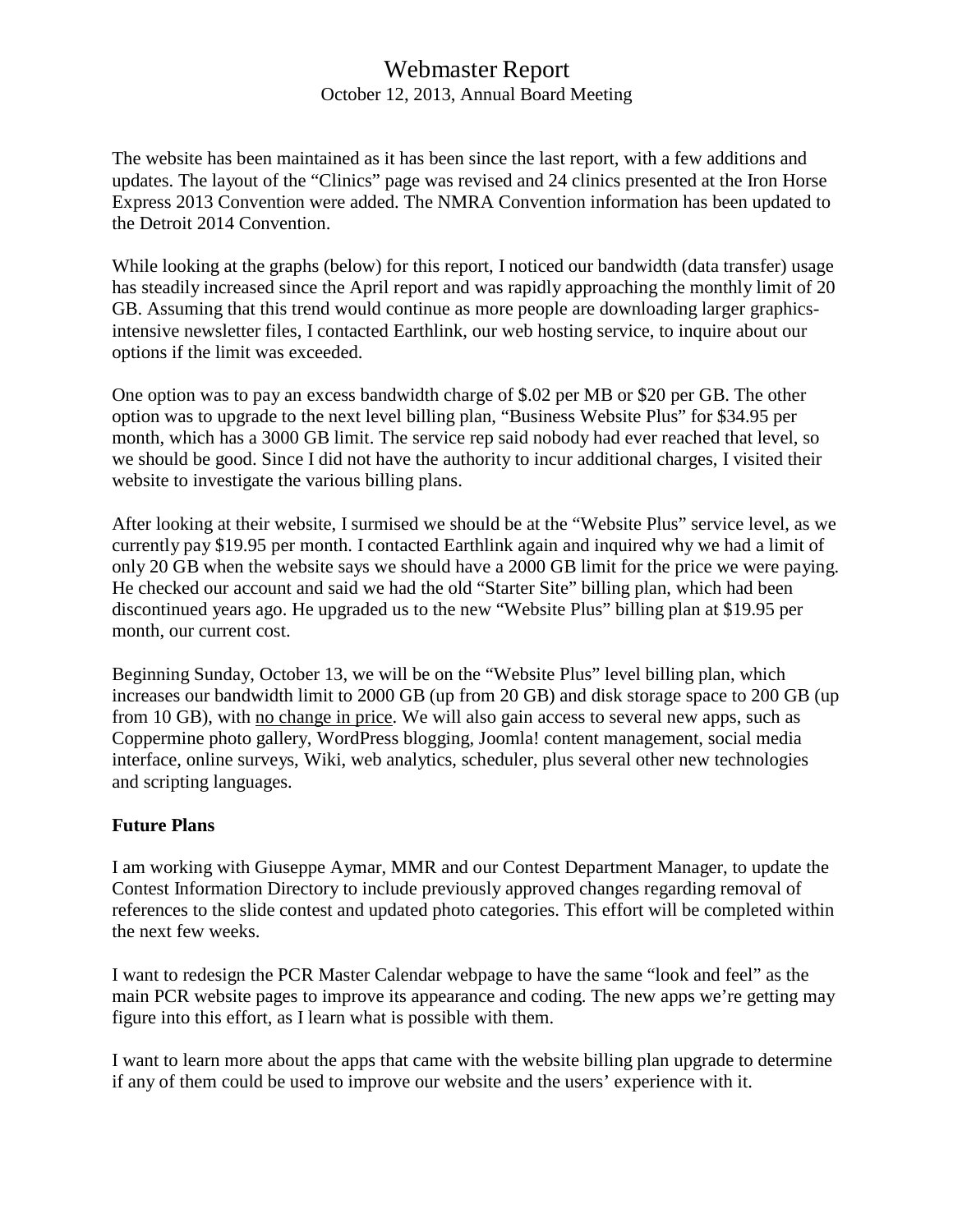#### **Domain Statistics: (pcrnmra.org)**

| Disk usage: | 3.16 GB / Limit 10.00 GB (32%)  |
|-------------|---------------------------------|
| Bandwidth:  | 15.14 GB / Limit 20.00 GB (76%) |





#### **E-mail Statistics**

| Mailboxes used:     | 9 of 100  |
|---------------------|-----------|
| Forwards used:      | 26 of 100 |
| Mailing Lists used: | 1 of 100  |

Respectfully submitted, David Grenier, PCR Webmaster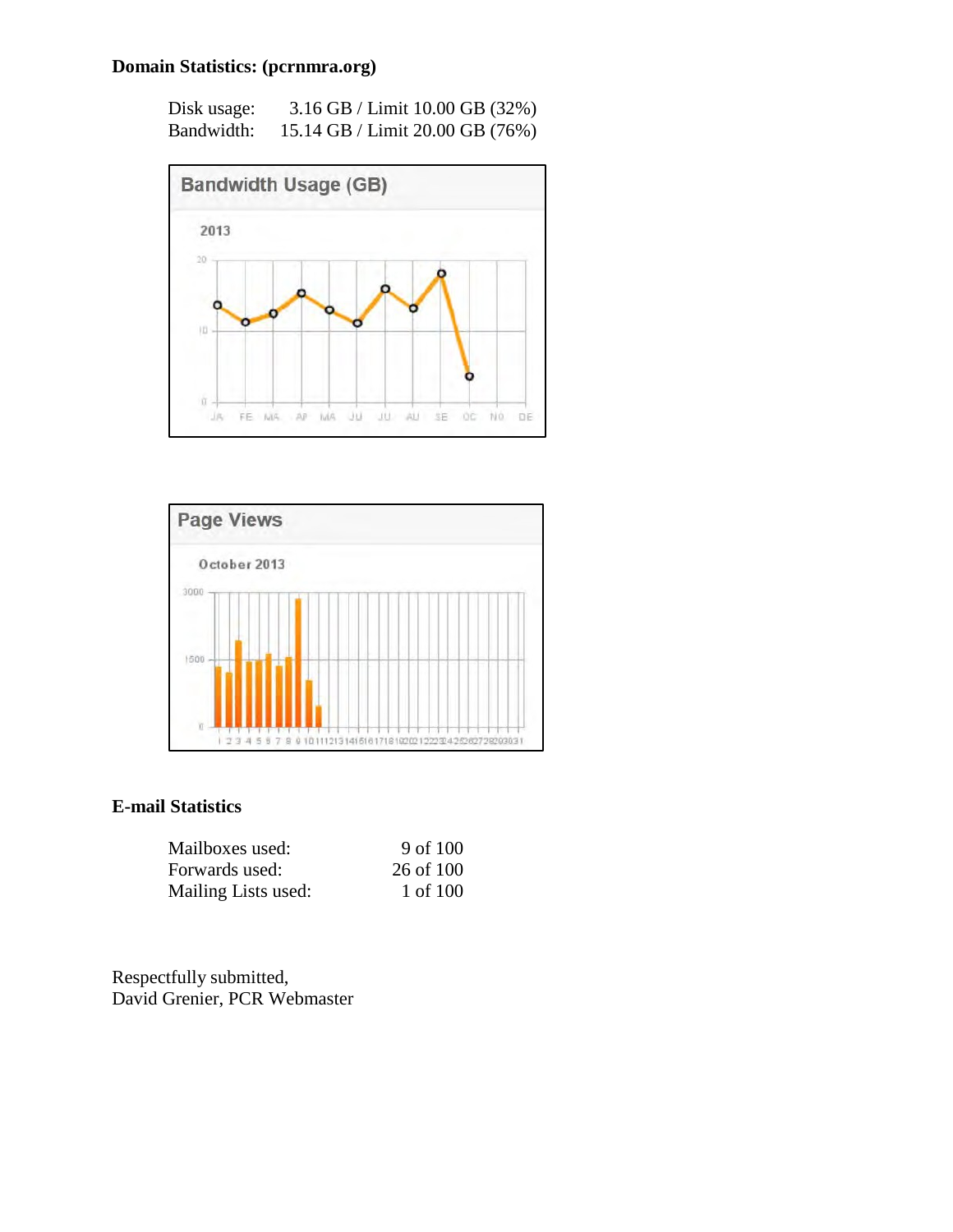#### **IRON HORSE EXPRESS CONVENTION REPORT**

Holiday Inn Dublin, CA April 3 -7 2013

Final net registration was 250 and the convention ran a surplus of \$3,337.07 which was divided between the PCR and Coast Divisions. Forty-eight registrations were first-time attendees. I made an effort to recruit people who had not worked on previous conventions because I feel we need to widen the group of people in the Coast Division who work on conventions. That created a few issues because I forgot they were new and didn't explain job responsibilities adequately.

#### **FACILITIES (Dennis Stokely)**

We knew going in that the facilities would be tight. This came from the overall lack of size and the hotel's unique ballroom arrangement where the divided rooms were 50%, 25% and 25% instead of the traditional equal size thirds. The contest room was also smaller than we would have liked and the non-rail and auxiliary clinic rooms were very remote. Additionally we had four layouts on site in the lobby, parking lot and a meeting room.

Although space was at a premium, the hotel staff's co-operative attitude made it work.

Another concern we had was the ratio of two-bed to single bed rooms. Although that did not materialize as much of a problem, significantly underestimating the total room requirement did. We set the original block at 180 nights but ended up with 208. As with the meeting space issue, the hotel's co-operation and flexibility keep us above water.

The hotel contract was structured in a way that provided the meeting space free with a significant meal commitment. We decided the best way to achieve the meal requirement was to include the awards banquet in the registration. We were able to keep the registration a reasonable price because of the lack of cost on meeting space. While the registration count easily covered the meal commitment, we did not adequately allow for the volume of no-shows resulting in a higher meal expense than we would to have incurred if we had a better methodology.

We had the reverse situation with the breakfast the morning of the Annual Meeting. We assessed a token payment in order to try and get a handle on the count for the hotel. Unfortunately, in spite of being on the website, included in one of the e-mail blasts and being in the convention program that everyone received on Wednesday, there were numerous people who turned up Sunday morning expecting to be fed without having purchased a ticket in advance. Fortunately between the 10% overrun and no-shows we had adequate food, but it did cause gaps in the buffet coverage.

#### **REGISTRATION (Tom Crawford)**

Tom's report is attached. Although registration went well, I think the registrar's "flawlessly" comment may be a bit exaggerated. As Tom points out, we needed a better method of handling cash sales, but the changing style of registration from paper (with checks) to on-line (with plastic) also created issues. The primarily problem is a poor audit trail between the registration system and actual deposits. This is a joint Registration/Treasury/Company Store issue that needs to be addressed.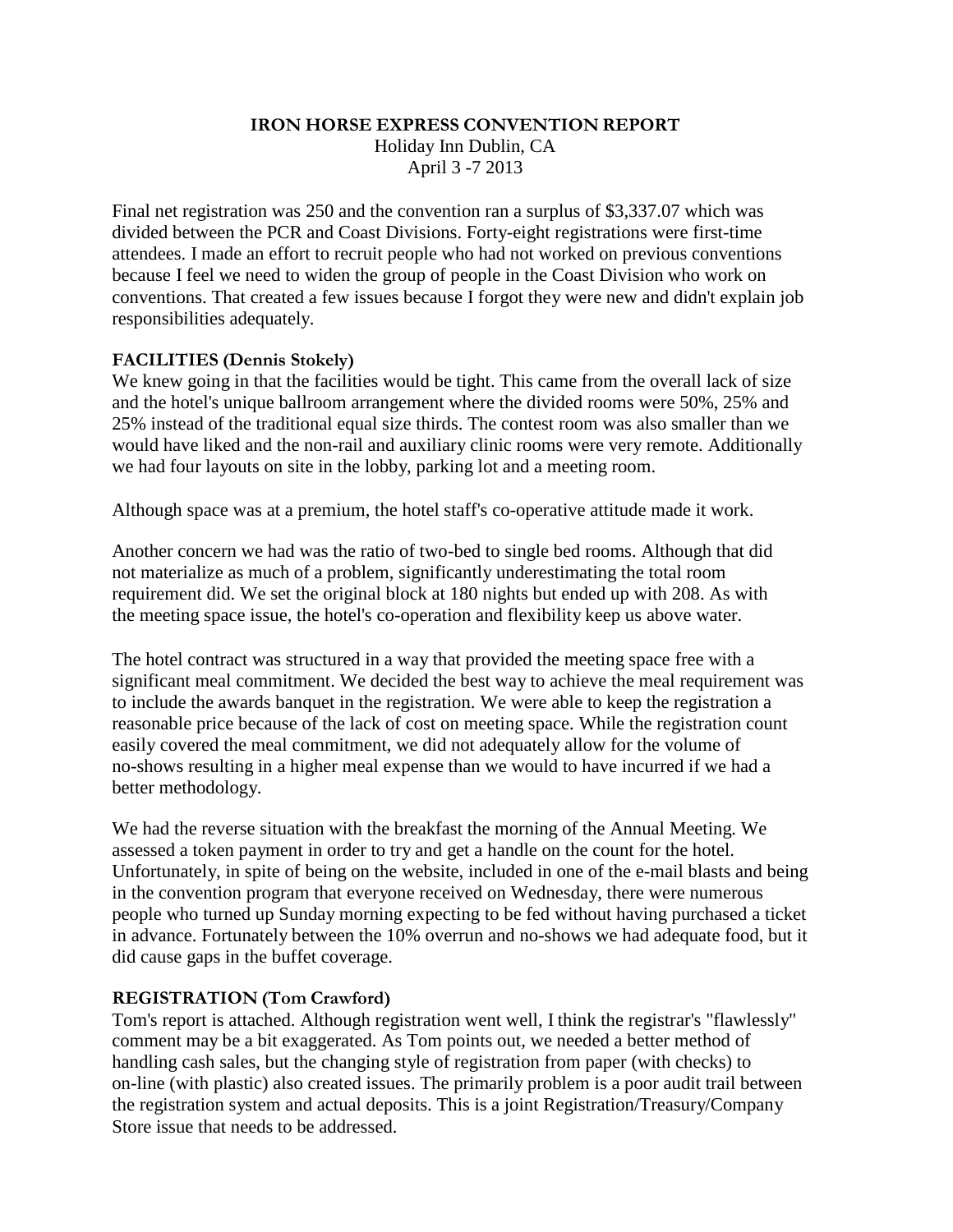#### **TREASURY (Dave Loveless)**

Dave's report is [attached.](http://attached.net/) Net proceeds were \$15.00 higher than the \$3,322.07 reported as we allowed for bank fees for the month we closed the account. Those fees were waived by the bank. As noted above the registration program and receipts per the treasurer's records do not easily match. This inaccuracy was compounded by the Registrar and Treasurer recording refunds differently. The second item can be resolved by better planning but the receipts issue will become more of a problem with greater PayPal and multiple payments use.

#### **WEB SITE (Dave Grenier)**

Dave's report is attached. He points out several issues with PayPal and the Company Store that potentially can be resolved with some of the newer technologies coming into the market. However, this just reinforces the concern about the need to improve the registration and accounting system integration..

#### **CLINICS (Dave Connery)**

Dave's report is attached. This convention had fewer last minute changes than I recall from any recent convention which I believe was the direct result of Dave working with presenters before any schedule was published. The hands-on clinics were a nice addition to the mix and worked well in spite of their remote location. In addition to recruiting several local speakers for clinics, Dave also convinced Beverly Lane, the Curator of the Museum of the San Ramon Valley, to speak at the awards banquet. Her presentation was very well received.

#### **LAYOUTS (Bob Osborne)**

Bob's report is attached. As noted above, a lot of the issues he highlights in his report resulted in my not spending enough time early on with him in defining expectations, but overdependence on the Coast Tours organization also is a factor. The existence of an organization that knows the layouts and has mapping capability already in place makes using their resources a logical course of action. However, the overlap of the Coast Division convention years and Bay Rails has negated this potential synergy both in 2009 and 2013. As long as the Coast Division convention years compete with Bay Rails there will be an issue with competing priorities.

Bob's observations on map copies are conservative. We made copies many times over by being too conservative in the quantity we were expecting to hand out. By using the hotel copy facilities the expense was higher than if we had just made a map packet for the registration envelopes.

A significant number of layout owners did not attend the convention which presented a problem in distributing name badges, layout owner ribbons and cross-bucks. I did not realize until we began distribution of the layout ribbons just how few layout owners were actually convention attendees. I do not recall that as an issue in previous conventions.

#### **OUTSIDE ACTIVITIES (Paul Newhouse)**

We had one fantastic tour, one bomb and two that were acceptable but could have been better attended. We had to cancel the Military Vehicle Museum due to poor registration. At least that was obvious early enough to allow us to not have bus issues. The Lawrence Livermore Lab was a hit and an early sell out. Niles Canyon and the Speeders were both undersubscribed. The short time interval since doing both in 2009 was most likely a factor.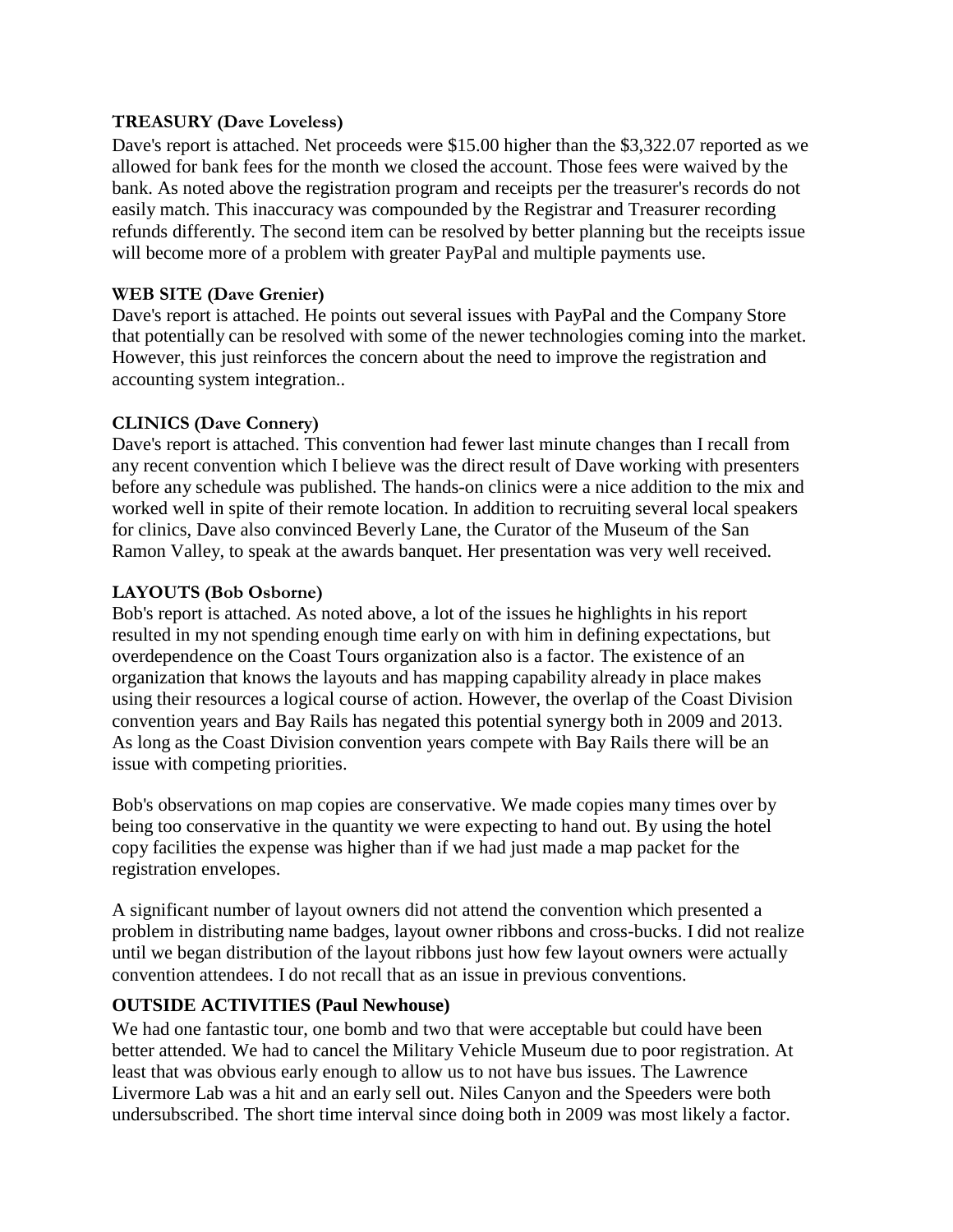Outside activities at conventions in the Coast Division never seem to generate as much interest as those when we are remote.

#### **NON-RAIL (Nancy Stokely)**

Nancy's report is attached. Although non-rail attendance is growing, as with outside activities, the verbal interest expressed by registrants prior to the convention frequently exceeds the participation once the event occurs. The non-rail room also served as the distribution point for door prizes which worked well for staffing purposes.

#### **DOOR PRIZES (Mary Moore-Campagna)**

The process of requesting prizes from convention attendees resulted in some very nice items and is something that should be continued by other conventions. Obviously the request needs to be made prior to the convention and can be incorporated into preconvention publicity blasts.

#### **PUBLICITY (Steve Wesolowski)**

In addition to Steve's entertaining publication write-ups we also did a series of e-mail blasts to the Region membership and separately to convention registrants by the Registrar. In addition to the door prize request, blasts highlighted outside activities, clinics, layouts and other general interest topics. The three week cycle we used worked well, but could have been started earlier as we had a couple of topics we didn't cover as well as we may have wanted. The attendance figures (including the 48 first timers) do not show a weakness in member awareness so maybe we didn't lose much with a late start.

#### **SWAP MEET (Tom Blinn)**

We had a slow start on table sign-up but the fmal result was a success with all sellers indicating a satisfactory evening.

#### **PROGRAM (Gus Campagna)**

The printer Gus has used for prior convention programs is no longer in business and this was the first time for his new supplier. All seemed to go well on the print side, but as usual some of us were tardy in getting Gus copy, which is a comment either Dave or I should have made concerning the website.

#### VOLUNTEERS **(Karen Keifer)**

Several of the committee members recruited their own volunteers which worked well, and those that Karen enlisted were great. I would preferred to see all of them spending less time working and more at other events. That is more bodies working fewer hours.

#### **COMPANY STORE (Dennis Stokely)**

As Tom noted in the registrar's report we needed a better system. Part of the issue is that we only ordered a few extra shirts and hats so we didn't expect much activity beyond passing out the pre-orders and selling convention cars. We ended up with PCR patches from a previous convention, the hands-on clinic sign-ups and convention car decals to contend with as well as our planned items.

We purchased shirts based on prior year quantities and began sales in Medford so people had them to wear in advance for publicity. On-line store sales exceeded our initial order and we needed to purchase a second run just prior to the convention. Our margin on the shirts was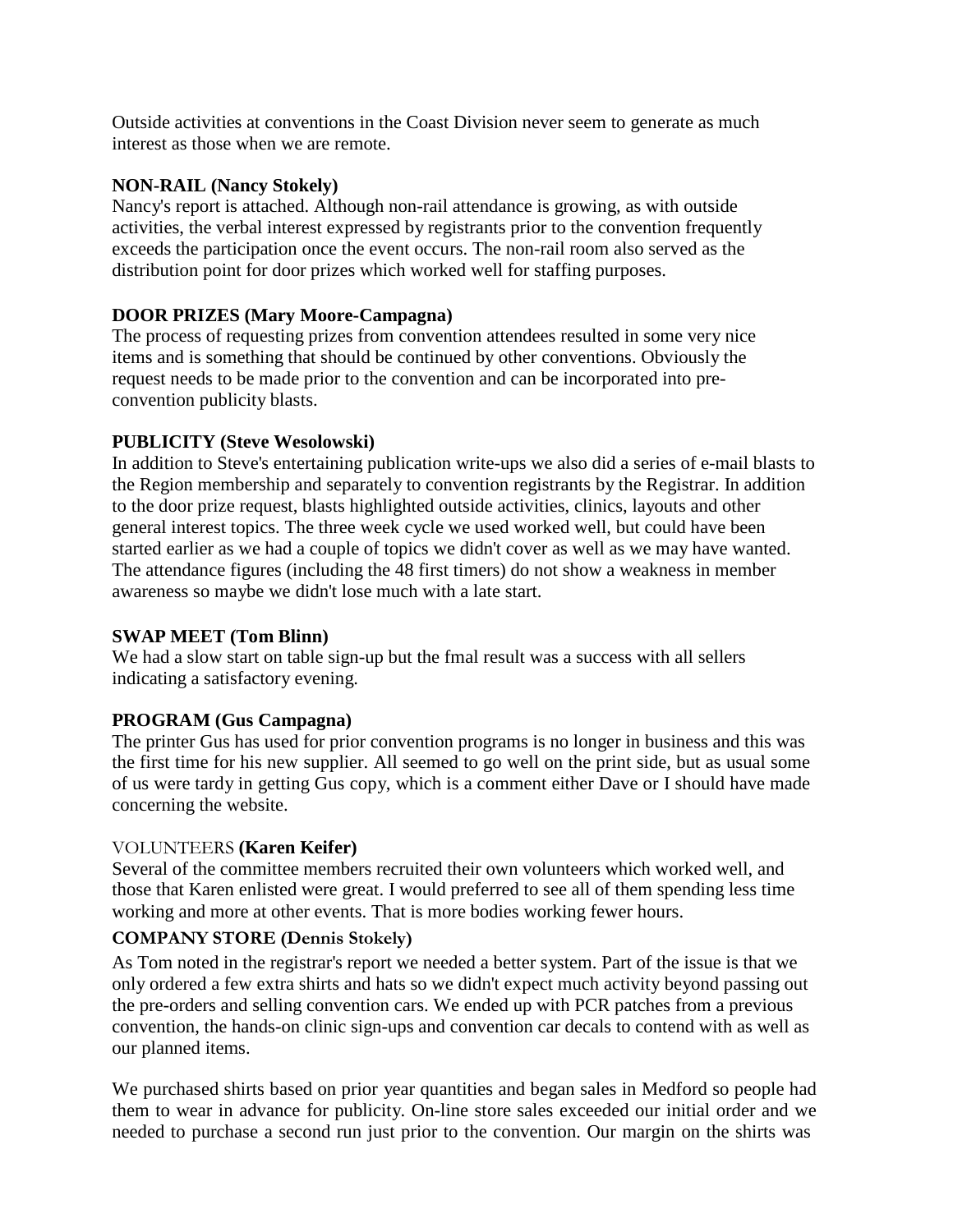thin and we wanted to avoid left-overs which resulted in having too little inventory. Although that disappointed some people, I still think the procedure was better than having shirts to dispose of after the convention or only doing pre-orders.

#### **CONTEST (Dick Foster/Giuseppe Aymar)**

The contest room was tight. Part of the space issue was the room itself was small, but the number of "unjudged" models and the space for crafts (judged but generally bulkier than a train model) ate into the available area as well. Had we had the staff to cover a second room it may have alleviated some of the problem but the only available rooms were remotely located in the hotel and not really practical even with additional people. This definitely needs to be addressed by future conventions as it appears to be a growing trend.

Submitted by Dennis Stokely Convention Chair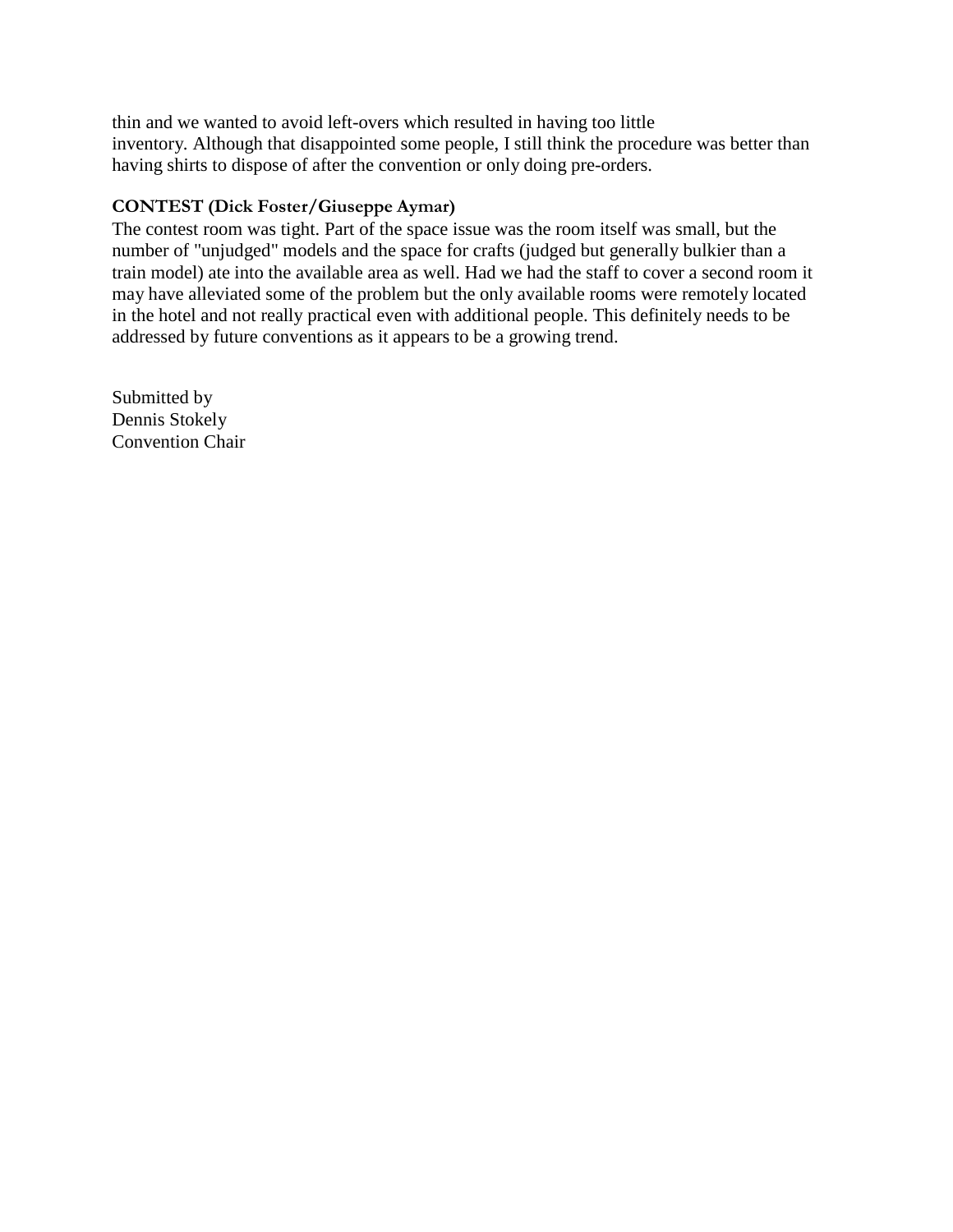## **2014 Convention Report**

We invite each of you to pass onto your divisions the following info about the Coast Rails 2014 PCR Convention (Trains to Hadley Jct.) in San Luis Obispo. It will run from Wednesday starting at 9:30 AM for registration on April 30 and ending with the Sunday morning breakfast and members' business meeting on May 4. Sandwiched between will be a lot of model railroading activities including clinics, contests, prototype & layout tours, operating sessions (even if you have never done one before), breakfasts, banquet, swap meet, plenty of outside activities that are family oriented and more! Go to<http://www.pcrnmra.org/conv2014> for details.

Full-Fare is \$89.00, Non-Rail or Spouse is \$69.00, and Youth is \$50.00. Register early and take advantage of the "Early Bird" special (a discount of \$10.00 fm full fare) to those who register before midnight Jan 31, 2014. We also have a special "First Timer" fare of \$69.00 for PCR members that have not registered for the past 5 conventions. Nearly all fares include convention registration, banquet, clinics (except Modeling With the Masters) and layout tours etc. The Oneday fare of \$35.00 does not include the Banquet. Extra banquet tickets are \$20.

#### Registering for the convention is a cinch. Go to

<http://www.pcrnmra.org/conv2014/registration.html> then fill out either the **[printed](http://www.pcrnmra.org/conv2014/pdf/RegForm.pdf) version** or the **Online Registration Form**. If by mail; write a check to **Coast Rails 2014**, mail the form and check to: Coast Rails 2014 c/o Doug Wagner 14008 Tierra Blanca Ave Bakersfield, CA 93314. The Convention Hotel is the Sands Inn [& Suites,](http://sandssuites.com/) 1930 Monterey Street, San Luis Obispo, CA, 93401 located just south of US-101. The convention room rates are: King Suites \$127.50 / Queen Suites \$127.50 / King Deluxes \$119.20 / Double Queens \$119.20 / Single Queens \$95.20. Use Group Code "PCR2014" when making reservations by calling the hotel directly at (805) 544-0500 or " Toll-free: (866) 539-0036. Staying there helps pay for the clinic rooms etc.

We will also have a series of Modeling With The Masters clinics, presented by Clark Kooning, MMR. This is a series of hands-on make-and-take clinics, usually only held at NMRA National Conventions. Sign-up and reserve your seat by Sunday, March 30, 2014. These will be extra-fare clinics and have limited attendance (18 participants for each clinic, except for the Building a Turnout Using Fast Tracks, which is limited to 12 participants per session). Each session lasts 2½ to 5 hours and starts with a workshop, followed by a hands-on session where you will actually build a model aided by Master Model Railroader Clark Kooning. He will assist you, answer your questions and share his modeling expertise, skills and techniques. When the session is finished, you will be able to take your project home. Choose from MWTM: BUILDING A LASER STRUCTURE KIT (N & HO) / MWTM: SCRATCH BUILDING IN STYRENE (N, HO, S, O) / MWTM: LEARNING TO BUILD A DPM KIT PROPERLY (N & HO) / MWTM: BUILDING A TURNOUT USING FAST TRACKS / MWTM: SCRATCH BUILD A CATTLE RAMP / and MWTM: SCRATCH BUILD A PUDDLE JUMPER BRIDGE.

Bring the family and plan to have a lot of fun.

**Terry**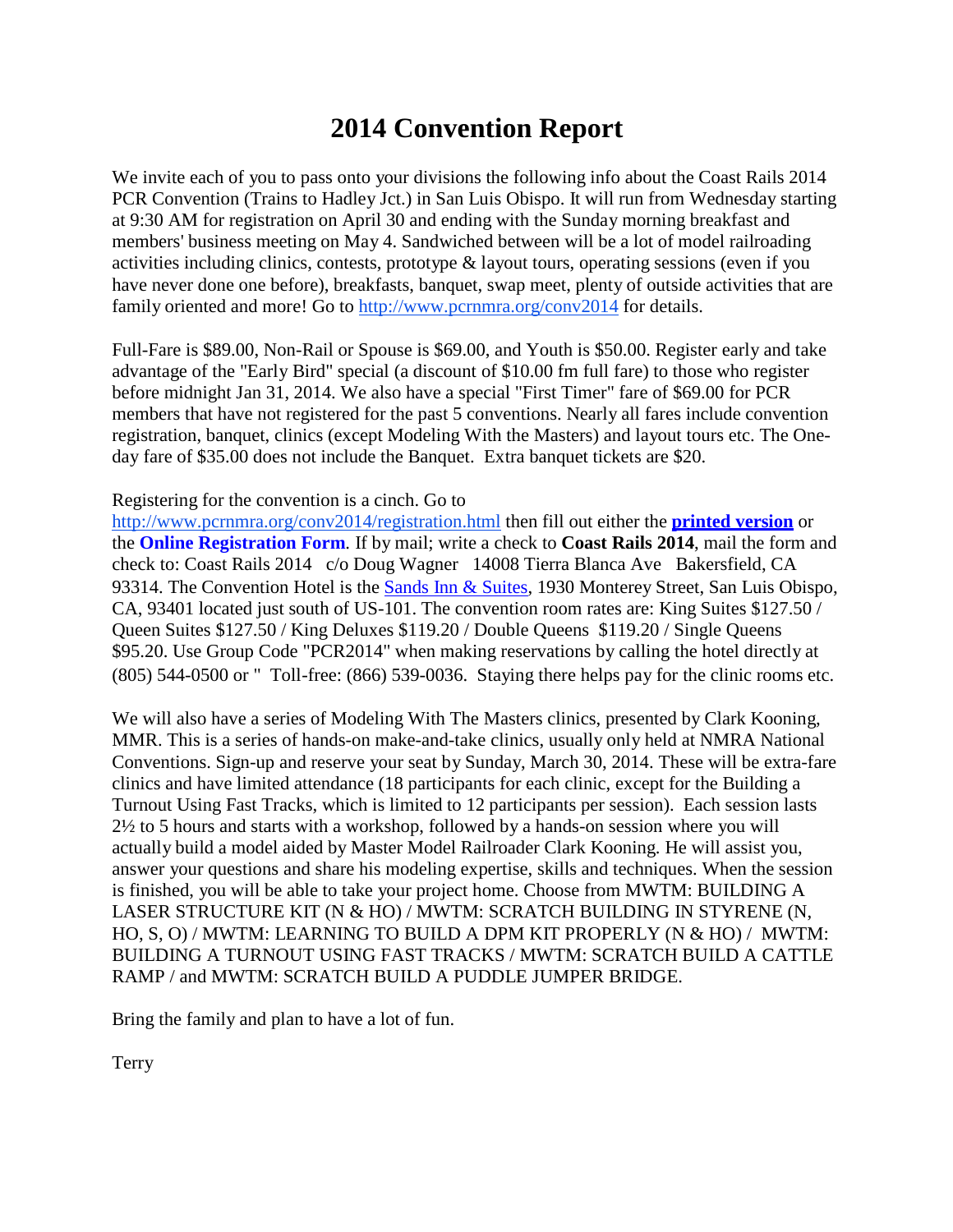#### **Contest Report for the BOD meeting of Oct 12th, 2013**

I just completed my second year as PCR Contest chairman, and by all accounts that was the length of time I had promised to serve when Bill Scott ( then the active chair ) approached me with the idea of replacing him. " Sure, I will do it, but only for two years is that OK with you? " (**now** I can see that devilish smile of his, which did not register at the moment). Much has been accomplished in those two years and much needs to be accomplished from my original list. So we press on.

On a business level I would like to approach the Board with the idea of establishing a specific budget of \$750.00 to run Contest. Right now I am asked by the Convention Committee to come up with possible expenditures so they can appropriate the monies. It has been my experience that we spend approximately \$400 to replace the plaques w/logos and ribbons plus another \$250.00 for the judges luncheon ( approx. \$10.00 per person ). That would leave us with \$100.00 in case we need to buy last minute supplies. That way the Convention Committee can plan from the beginning. That's it. By the way, I feel that the luncheon is extremely important: it rewards the judges who are giving up of their time and not partake in clinics or tours, and additionally it cements a camaraderie which I suspect Contest will benefit in years to come.

I thank the Board and specifically 21<sup>st</sup> Century Limited for allocating funds to appropriate the OTT lights which have been used extensively at IHX with great success.

We need to make sure the popular Vote ballots are included in the registration packets. It seems they were left out last year. We made do, thanks to the quick work of Dave Grenier with his magic touch. I have informed the Contest Convention chairman to remind the registrar of such.

I like to thank Gus Campagna and Carol Alexander for lending the projector and running the projector respectively at the Banquet, plus the work done by Carol Skold and Carol Alexander behind the scenes. Its beginning to look like an all RED affair!!!!

I would, at this time, thank Dennis for all his hard work in making sure we, in the Contest room, were well taken care of. He did a superlative job. Everything we asked was met with an efficient and courteous response. Thank you Dennis.

We are well past 100 total judged entries ( more than National had in Atlanta) and I am working on improving that number every succeeding year.

I like to thank the Board for the opportunity to continue running the Contest.

Giuseppe Aymar, MMR

( wow, does that look good behind my name)